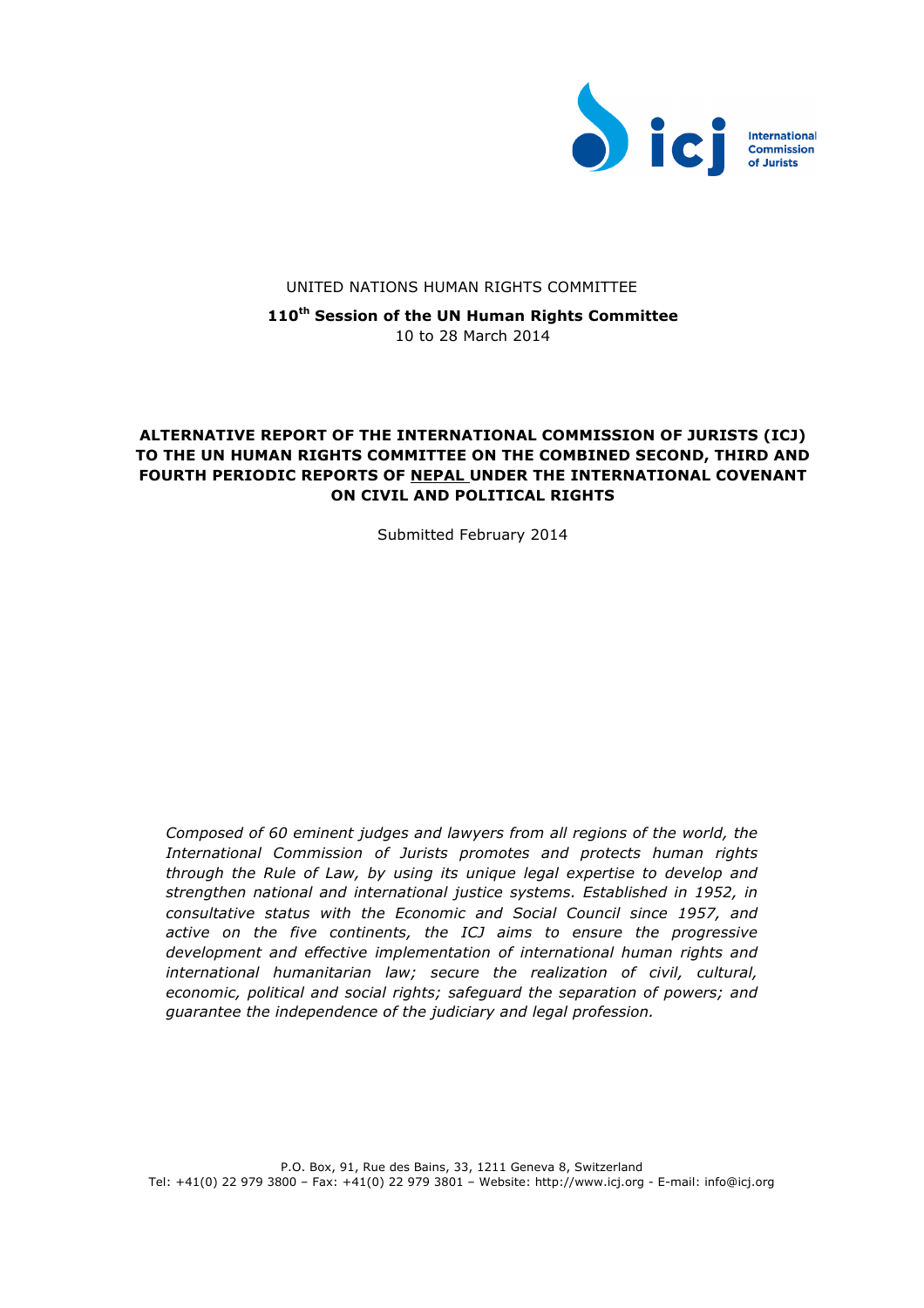#### **ICJ ALTERNATIVE REPORT TO THE HUMAN RIGHTS COMMITTEE ON THE COMBINED SECOND, THIRD AND FOURTH PERIODIC REPORTS OF NEPAL**

1. During its  $110^{th}$  session,  $10^{th}$  March –  $28^{th}$  March 2014, the Human Rights Committee (the Committee) will examine Nepal's implementation of the provisions of the International Covenant on Civil and Political Rights (the Covenant), including in light of the State Party's combined second, third and fourth periodic reports under Article 40 of the Covenant. In this context, the International Commission of Jurists (ICJ) welcomes the opportunity to submit the following observations to the Committee.

#### **EXECUTIVE SUMMARY**

2. In the present submission, the ICJ expresses concern about the failure of the authorities to meet its obligations under Article 2(3) of the Covenant to ensure effective remedies for violations of Covenant rights, including those gross violations of human rights and international humanitarian law, which occurred in the context of the conflict.

3. The ICJ is concerned about the lack of effective mechanisms available to ensure remedies for victims of human rights violations in Nepal. In particular the submission highlights concerns that:

- The National Human Rights Commission lacks guarantees of independence; it currently has no serving Commissioners and many of its decisions and recommendations have not been implemented;
- The authorities have yet to establish the effective transitional justice mechanisms. The Ordinance adopted in the absence of Parliament in 2013 failed to establish a separate commission to investigate enforced disappearances; permitted amnesties for gross human rights violations; imposed a short statute of limitations for filing of prosecutions including for enforced disappearances and other crimes under international law. Provisions of this Ordinance were struck down by the Supreme Court in January 2014 as unconstitutional, inconsistent with previous rulings of the court and in violation of international law. Defying the ruling of the court, the Government nonetheless submitted the Ordinance, un-amended before Parliament in January 2014, seeking its adoption.
- A complex web of constitutional and statutory immunities, measures taken by the government in defiance of court rulings and inaction thwart efforts to investigate serious violations of Covenant rights, prosecute and punish those responsible for the crimes that those violations entail<sup>1</sup> and facilitate impunity. Notwithstanding reports of thousands of alleged serious violations of international human rights law and international humanitarian law committed during the decade long conflict (up to 9,000 of which were examined in the OHCHR sponsored Nepal Conflict.<sup>2</sup>) as of February 2014 only a few cases involving serious conflict-related crime have been filed in a civilian court in Nepal.

4. Furthermore, the submission addresses other factors which thwart redress and foster impunity including:

- The lack of a vetting system facilitates impunity and risks;
- In relation to Articles 2, 6, 7, 9, 10 and 16 of the Covenant, the continued absence to criminalize in domestic law serious human rights violations, including enforced disappearance, unlawful killings, torture, rape and other forms of sexual violence in a manner consistent with internationally accepted definitions;
- The failure to provide remedies for violations of Convention rights found by the Human Rights Committee in cases submitted under the Optional Protocol to the Covenant.
- 5. The State party's repeated failure to implement the rulings of its own courts, to ensure

<sup>&</sup>lt;sup>1</sup> Arts. 2(1), 2(3), 6, 7, 9, 10 and 26 of the ICCPR.<br><sup>2</sup> Office of the High Commissioner for Human Rights, *The Nepal Conflict Report,* October 2012, available at: http://www.ohchr.org/Documents/Countries/NP/OHCHR\_Nepal\_Conflict\_Report2012.pdf.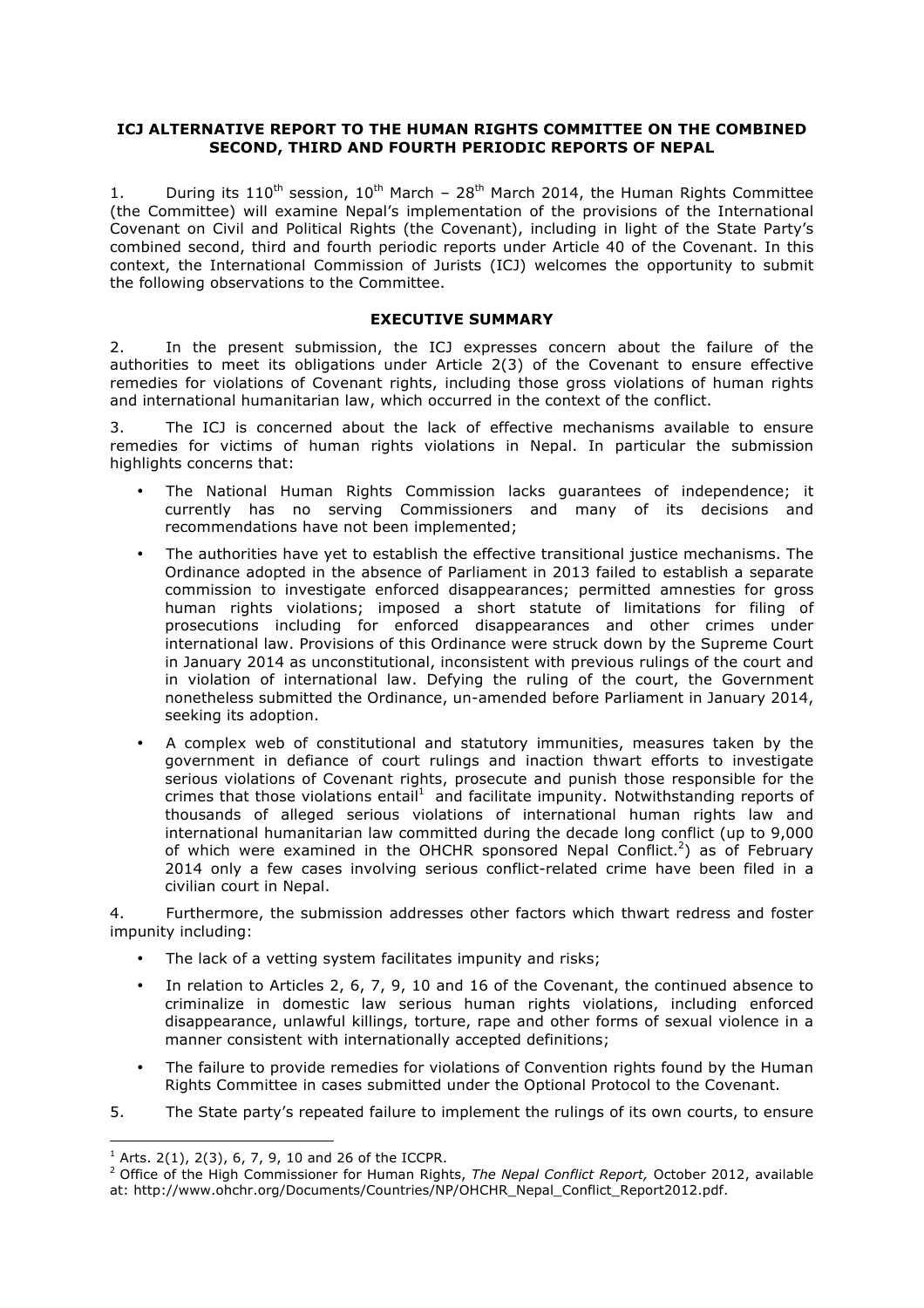investigations into human rights violations, bring those responsible to justice, ensure reparation for the victims and to establish independent and credible and effective transitional justice mechanisms are inconsistent with the authorities obligations under the Covenant and undermine the rule of law. $3$ 

# **ICJ ALTERNATIVE REPORT**

## **Article 2(3) and the Optional Protocol: Constitutional and legal framework implementing the Covenant**

6. Under article 2(3) of the Covenant, the State Party must guarantee an effective remedy to victims of violations and ensure that any person "claiming such a remedy shall have his right thereto determined by competent judicial, administrative or legislative authorities, or by any other competent authority provided for by the legal system of the State, and to develop the possibilities of judicial remedy."<sup>4</sup>As addressed in General Comment 31, which underpins the rights set out in article 2(3), "[n]ational human rights institutions, endowed with the appropriate powers, can contribute to this end."<sup>5</sup>

7. The ICJ is concerned about the lack of effective mechanisms available to ensure remedies for victims of human rights violations in Nepal, including those gross violations of human rights and international humanitarian law which occurred in the context of the conflict.

## National Human Rights Commission

8. Independence and autonomy are cornerstones of National Human Rights Commissions/Institutions. They are key to their ability to promote and protect human rights. As a result, they must be guaranteed and safeguarded in the law. The ICJ is concerned however that the government of Nepal has taken steps that undermine the independence of the National Human Rights Commission. These concerns are amplified by failures of the authorities described below to ensure the full implementation of the majority of the decisions of the NHRC and to ensure implementation of its recommendations for the initiation of prosecutions in a large majority of cases.

9. In paragraph 97 of the State Party's Report, the authorities of Nepal assert that the National Human Rights Commission (NHRC) is "a constitutionally independent body, has very broad powers. It may, on any petition or suo motu, investigate violations of human rights and make recommendations, including compensation to victims. It may exercise the same powers as a court has in relation to summoning, taking deposition, making search, among others."<sup>6</sup>

10. In contrast, the ICJ Is concerned that the National Human Rights Commission Act, 2068 (2012), passed. on 21 January 2012 has limited the independence as well as its powers and mandate of the NHRC in many significant ways, changing it to an administrative body, rather than a constitutional one.<sup>7</sup> As noted below, some provisions of the Act have been ruled to be null and void.

11. In order to guarantee the independence of the NHRC, it should be able to recruit its own staff, including its Secretary. While Section 18(1) of the 1997 Act allowed the Commission to appoint employees as required to carry out its functions and services. $8$ , the 2012 Act does not have such a provision. Instead it provides for the Government of Nepal to approve the organizational structure of the Commission and posts.<sup>9</sup> This results in the

http://nhrcnepal.org/nhrc\_new/doc/newsletter/National+Human+Rights+Commission+Act.pdf.

<sup>8</sup> *See* National Human Rights Commission Act, 2053 (1997), available at: http://www.nhrcnepal.org/nhrc\_plan\_details-7.html

 <sup>3</sup> *Ibid.* at arts. 2(3), 9(5) and 14(6). 4 *Supra* fn. 1 at art. 2(3).

<sup>5</sup> *See* Human Rights Committee, General Comment 31, Nature of the General Legal Obligation on States Parties to the Covenant, U.N. Doc. CCPR/C/21/Rev.1/Add.13 (2004).

<sup>6</sup> *See* Human Rights Committee, *Consideration of reports submitted by States parties under article 40 of the Covenant, Second periodic reports of States parties,* Nepal State Report, UN Doc. CCPR/C/NPL/2 21 February 2012.Nepal State Report, UN Doc. CCPR/C/NPL/2 21 February 2012.<br><sup>7</sup> See National Human Rights Commission Act, 2068 (2012), available:

<sup>9</sup> *See also* National Human Rights Commission Act, 2068 (2012), section 27, available: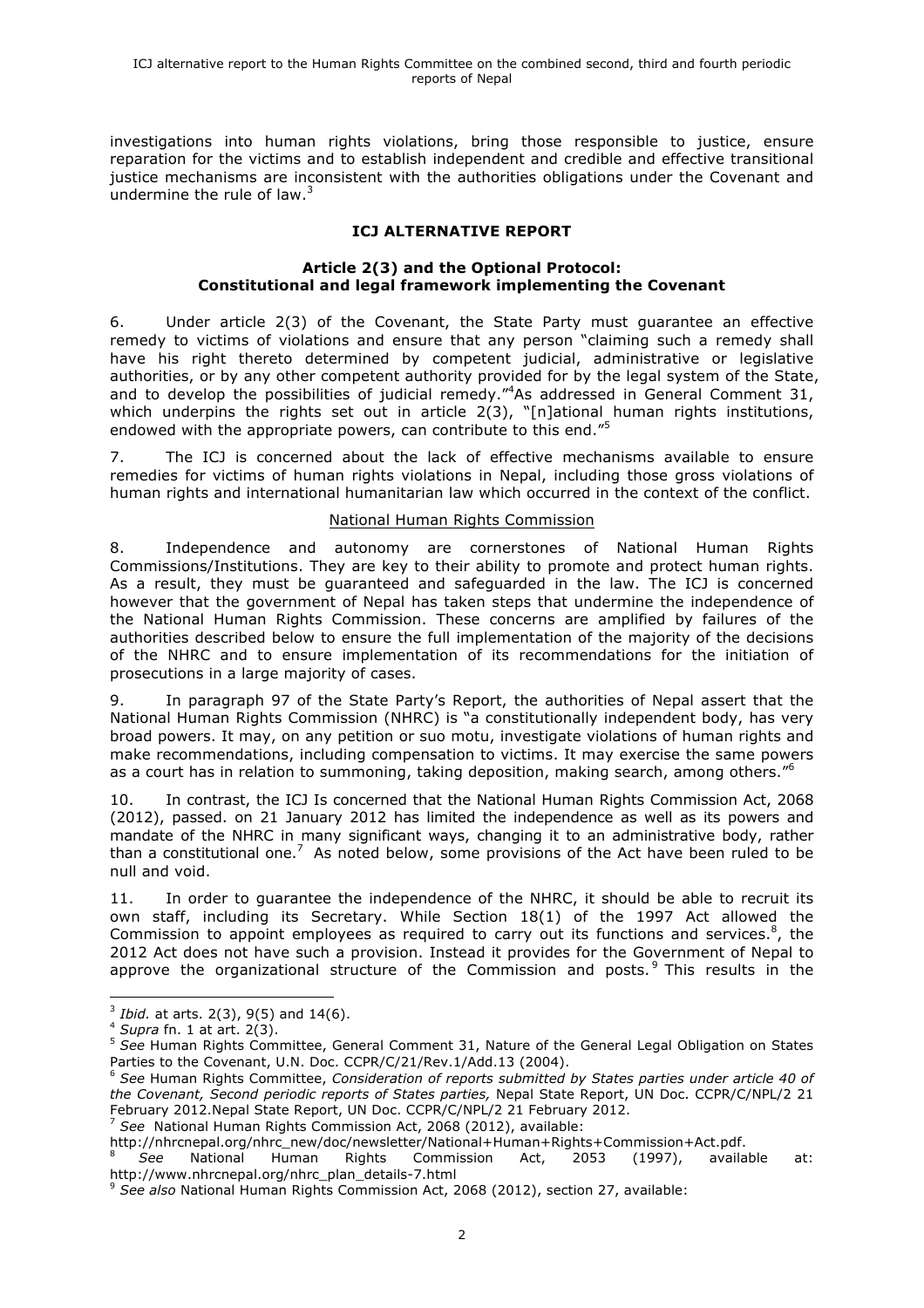Government sending employees to the Commission, undermining its independence in appearance if not in practice. In addition, under the 2012 Act, $^{10}$  the NHRC is also required to consult with the Ministry of Finance if it wishes to establish branch offices, which the 1997 Act did not require.<sup>11</sup> This requirement opens the door for interference by the Ministry of Finance.

12. Moreover, in this respect, the NHRC should be provided with adequate funding. The 1997 Act allowed for the Commission to obtain "such means and resources from different agencies by way of grants" as was required. $^{12}$  However, the 2012 Act legislation does not provide such power to NHRC. For example section 20(1) of the 2012 Act requires approval of the Ministry of Finance before any agreement can be entered into with either national or international organizations. $^{13}$ 

13. Additionally, the amendments introduced by the 2012 Act have stripped the NHRC of its power under section 11 of the 1997 NHRC Act to act in the same manner as a court of law.<sup>14</sup> The preamble to the 1997 Act had made the NHRC an independent and autonomous body.<sup>15</sup> Furthermore, the power of the Commission under Section 11 of the 1997 Act provided it with the same powers as a court, namely:

- Requiring any person to appear before the Commission for recording his/her statement and information within his knowledge;
- Summoning witnesses and examining them;
- Ordering the production of any document;
- Requesting any document or copy thereof from any governmental or public office or the court;
- Examining evidence;
- Carrying one or causing to be done an on-the-spot inspection, ordering the production of any physical evidence.

14. Similarly, the limited definition of the term "human rights", may limit the ability of the NHRC to act as a mechanism of redress on address on the full range of Covenant rights.<sup>16</sup> Section 2(f) of the 2012 NHRC act defines human rights as defined in the international

http://nhrcnepal.org/nhrc\_new/doc/newsletter/National+Human+Rights+Commission+Act.pdf. *See also*  National Human Rights Commission Act, 2053 (1997), section 16, available

<sup>&</sup>lt;u> 2002 - Andrea San Andrea San Andrea San Andrea San Andrea San Andrea San Andrea San Andrea San Andrea San An</u> http://nhrcnepal.org/nhrc\_new/doc/newsletter/National+Human+Rights+Commission+Act.pdf.

 $10$  Section 32 of the NHRC Act requires the NHRC to seek approval from the Ministry of Finance if it wishes to make rules that has financial implication to the Government. Opening branch offices has financial implication: therefore, a prior approval is compulsory. See details at: financial implication; therefore, a prior approval is compulsory. See details at: http://www.nhrcnepal.org/nhrc\_new/doc/newsletter/National+Human+Rights+Commission+Act.pdf <sup>11</sup> *See also* National Human Rights Commission Act, 2068 (2012), section 26, available:

http://www.nhrcnepal.org/nhrc\_plan\_details-7.html<br><sup>12</sup> See also National Human Rights Commission <sup>12</sup> *See also* National Human Rights Commission Act, 2053 (1997), section 15(1), available at: http://www.nhrcnepal.org/nhrc\_plan\_details-7.html

<sup>13</sup> *See also* National Human Rights Commission Act, 2068 (2012), section 20(1), available:

http://nhrcnepal.org/nhrc\_new/doc/newsletter/National+Human+Rights+Commission+Act.pdf

<sup>14</sup> *See* Human Rights Committee, *Consideration of reports submitted by States parties under article 40 of the Covenant, Second periodic reports of States parties,* Nepal State Report, UN Doc. CCPR/C/NPL/2 21 February 2012.Nepal State Report, UN Doc. CCPR/C/NPL/2 21 February 2012. *See also* National Human Rights Commission Act, 2068 (2012), available:

http://nhrcnepal.org/nhrc\_new/doc/newsletter/National+Human+Rights+Commission+Act.pdf.<br><sup>15</sup> The Preamble of the 1997 states that "it is expedient to establish an independent and autonomous National Human Rights Commission for the effective enforcement as well as protection and promotion of Human Rights conferred by the Constitution and other prevailing laws.."

<sup>16</sup> *See generally supra* fn. 1; Convention against Torture and Other Cruel, Inhuman or Degrading Treatment or Punishment, G.A. res.32/62, U.N. Doc. A/RES/39/46 (1984), *entry into force* 26 June 1987, available at: http://www.ohchr.org/EN/ProfessionalInterest/Pages/CAT.aspx; *see also* The Office of the High Commissioner for Human Rights, *National Human Rights Institutions – History, Principles, Roles and Responsibilities ("Paris Principles"),* 2010, available at: http://www.ohchr.org/Documents/Publications/PTS-4Rev1-NHRI\_en.pdf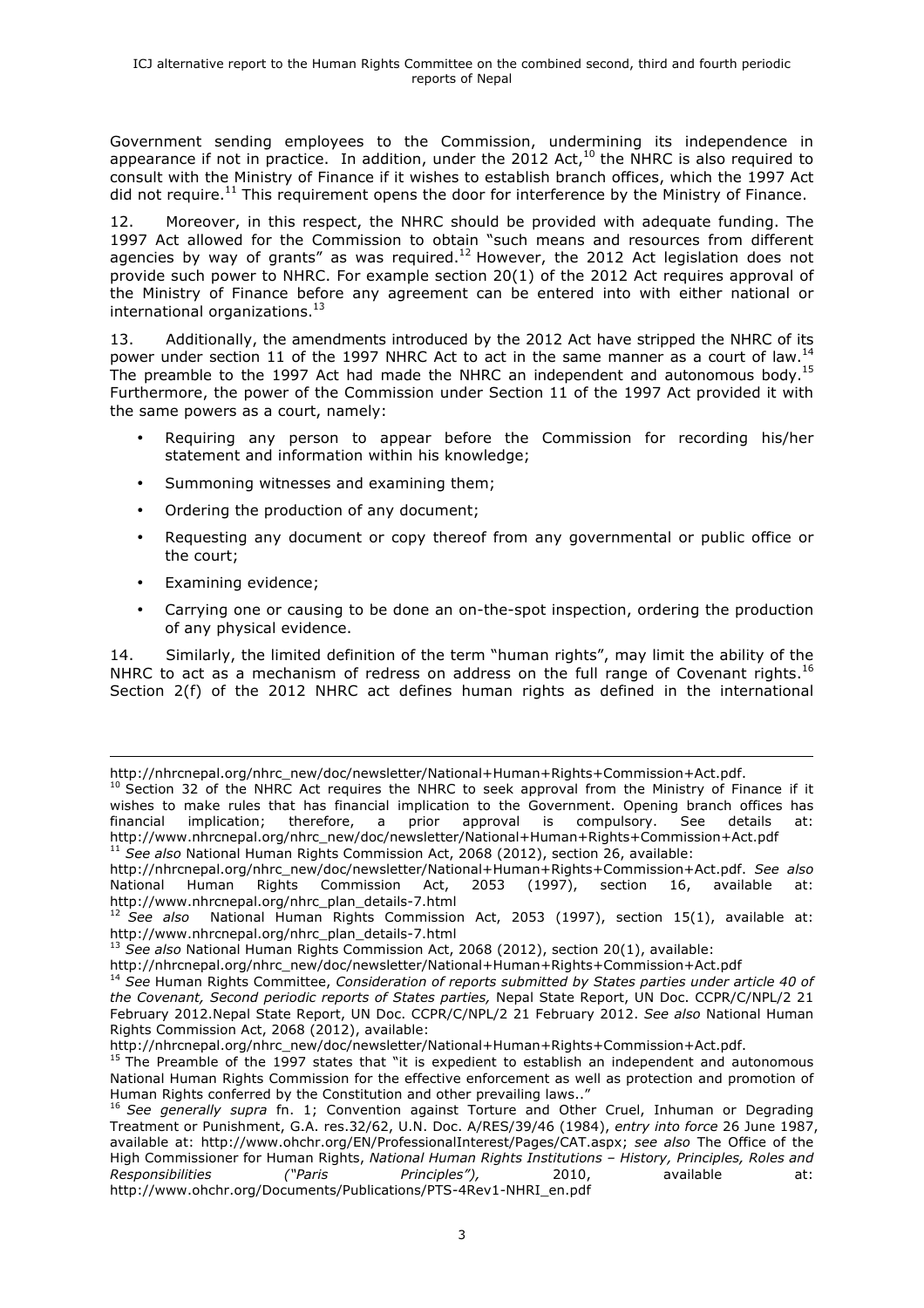treaties that Nepal is party to. $^{17}$  However, the definition of the human rights is much broader than it is defined under the treaties that Nepal is party to. The narrow definition of the term human rights also limits the mandate of the NHRC as it has jurisdiction over the cases of human rights violation as defined by the NHR Act.

15. On 6 March 2013, the Supreme Court declared sections 10(5) and 17(10) of the National Human Rights Commission Act, 2012, null and void. Section 10(5) of the Act required that any complaint be lodged with the NHRC within six months from the date of the incident that formed the object of the complaint or, if the complainant was in custody, six months from his or her release.<sup>18</sup> Section  $17(10)$  empowered the Attorney General not to implement NHRC's recommendations concerning the initiation of legal action against officials allegedly responsible for human rights violations as long as the Attorney General informed the NHRC in writing of the reasons for the failure to proceed with the instigation of legal proceedings. The Supreme Court ordered the Government to amend the legislation by bringing a bill in the Parliament. But as of February 2014, the Government had not taken presented such amendment. The ICJ is concerned that the Government's failure to take action to implement the Supreme Court's ruling not only undermines the operation and independence of the NHRC, but also flies in the face of respect for the independence of the judiciary and the rule of law.

16. In addition, the authorities failure to take action to ensure the appointment of Commissioners before the expiry of the terms of office of all of the Commissioners on 16 September 2013 has left NHRC without Commissioners.<sup>19</sup> In the months leading up to the expiry of their terms of office, the Commissioners had called on the government to find a solution so the country's chief human rights body would not be left without leadership. Appointments of the Commissioners are made by the President, acting on the recommendation of the Constitutional Council, following the confirmation by the Parliament hearing,, The Legislature-Parliament convened on 26 January 2014, but it remains unclear when any Commissioners will be appointed to the NHRC.

## The failure to establish effective transitional justice mechanisms:

#### The Commission on Investigation of Disappeared Persons, Truth and Reconciliation Ordinance 2069 (2013)

17. On 14 March, the President of Nepal approved the Ordinance that established the "Commission on Investigation of Disappeared Persons, Truth and Reconciliation 2069 (2013). This Ordinance was promulgated by the Government following failure to adopt draft legislation on transitional mechanisms that had been the subject of wide consultation and debate before the dissolution of Legislative-Parliament in 2012.<sup>20</sup> However, the law requires Legislative -Parliament to adopt the Ordinance within 60 days of its resumption.

18. On 23 March 2013, victims and civil society organizations, supported by the ICJ, filed two separate writ petitions before the Supreme Court challenging the constitutionality of the Ordinance and its compliance under international law. They made submissions arguing that the Ordinance violated the victims' rights to an effective domestic remedy for human rights violations enshrined in the Interim Constitution, 2007, and in Article 2 of the Covenant.<sup>21</sup> On 1

 <sup>17</sup> The Section 2(f) states that ""Human Rights" means rights related to life, liberty, equality and dignity of a person provided by the Constitution and other prevailing laws and this term also includes the rights contained in the international treaties regarding human rights to which Nepal is a party.

**<sup>18</sup> See National Human Rights Commission Act, 2068 (2012), available at at at Action** http://www.nhrcnepal.org/nhrc\_new/doc/newsletter/National+Human+Rights+Commission+Act.pdf

<sup>&</sup>lt;sup>19</sup> The NHRC Chariman Kedar Nath Upadhyaya and commissioners Ram Nagina Singh, Gauri Pradhan, Leela Pathak and KB Rokaya completed their six-year tenure on 1 September 2013. Their responsibilities were delegated to the acting secretary, Bed Prasad Bhattarai. Previously when the retiring chairman and four commissioners were nominated in September 2007, the NHRC had been without leadership for 15 months.

 $20$  Article 88(1) of the Interim Constitution of Nepal, 2063 (2007), states, "If at any time, except when the Legislative-Parliament is in session, the Government of Nepal is satisfied that circumstances exist which render it necessary to take immediate action, without prejudicing the provisions set forth in this Constitution, the Government of Nepal may promulgate any Ordinance as deemed necessary."

**<sup>21</sup>** The petitioners challenged article 2 (definition of serious human rights violations), 13 (mandate of the Commission), 22 (reconciliation without the consent of the victim), 23 (amnesty for the perpetrator of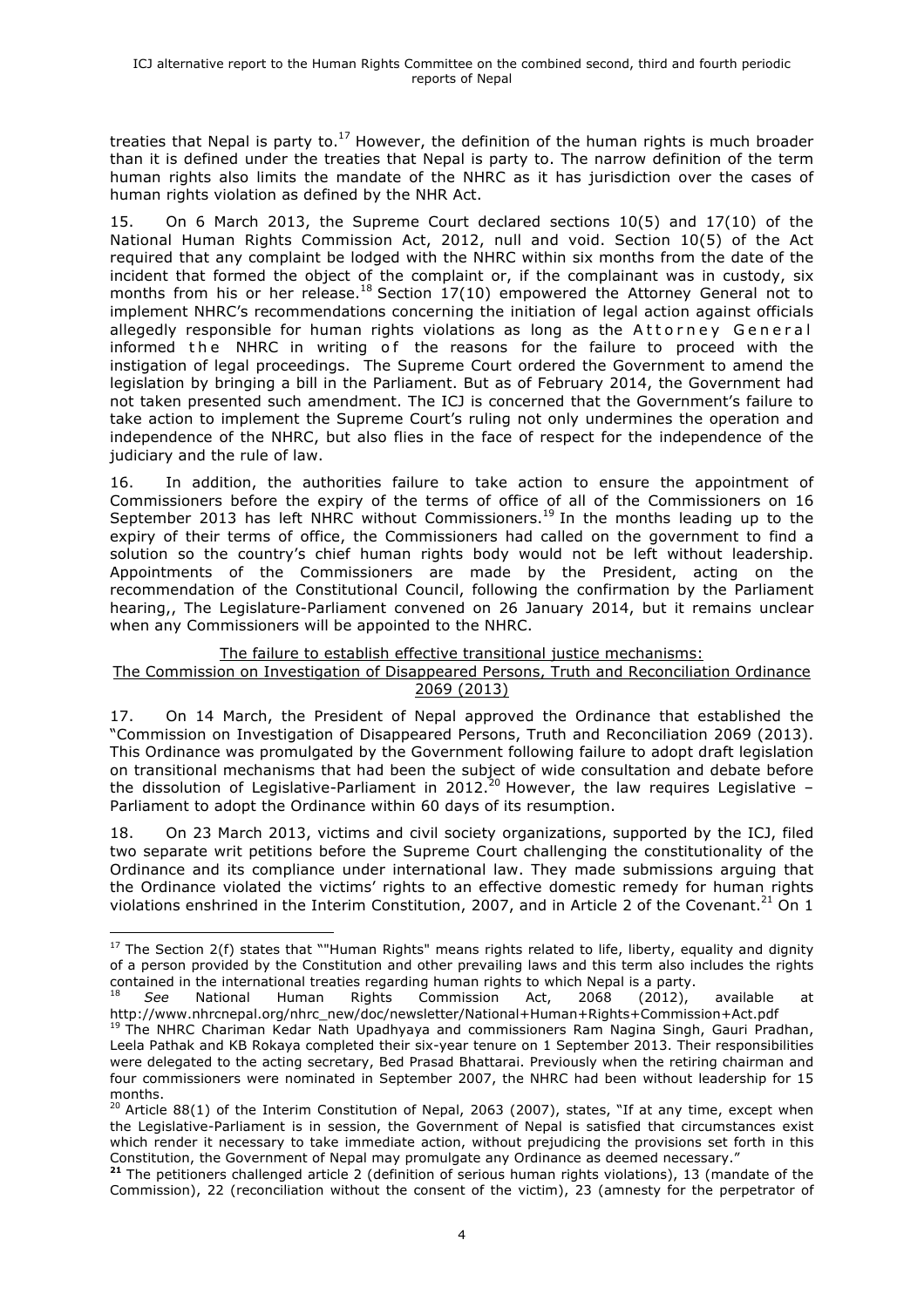April 2013 the Supreme Court stayed the implementation of the Ordinance.

19. On 2 January 2014, the Supreme Court (SC) declared that provisions of the Ordinance failed to conform to Nepal's Interim Constitution, 2007, international law and previous judgments of the Supreme Court.<sup>22</sup> The Supreme Court held that the "Ordinance was an obstacle to transitional justice and violated Nepal's Interim Constitution, international human rights law, previous rulings by Nepal's SC and accepted principles of justices $^{\prime\prime\prime}^{23}$ . Furthermore, the Court also rejected the Ordinance's provisions allowing the grant of amnesties even for gross human rights violations and serious violations of international humanitarian law , including disappearances, as well as those establishing a 35-day statute of limitation for filing cases in the court following the exercise of discretion of various actors to do so. The Supreme Court held that such short period of statute of limitation "will create impunity" for international crimes. Furthermore, the SC ruled that this limitation provided the Attorney General (AG) with excessive discretion, since any case that the AG was reluctant to pursue could be quashed simply through administrative delay .The Supreme Court issued a writ of mandamus to the Government of Nepal ordering the following, among other things:  $^{24}$ 

- Form two separate commissions: a "Truth and Reconciliation Commission" and a "Commission of Inquiry on Enforced Disappeared Persons;"
- Criminalize disappearances and other serious crimes, including crimes against humanity;
- Ensure that the establishment of either Commission does not result in provisions of an amnesty for serious crimes;
- Repeal the 35-days statute of limitation;
- Make all necessary legal arrangements in compliance with international standards. This includes, in particular, ensuring adequate vetting to guarantee the impartiality of the Commissions' membership. In this context, ensure that only individuals who were not involved in the hostility and who do not have any record of human rights abuses be selected for appointment;
- Amend or reform the Ordinance or draft new legislation with the assistance of an expert team, consisting of experts on conflict resolution, organizations representing victims' interests, human rights law experts and interested stakeholders (what follows is also unclear and I thought that the SC had said no to amnesties but this sounds as if in fact the SC is okay with amnesties so long as they comply with the prescribed standards and procedures) in order to prescribe standards and procedures in relation

<sup>&</sup>lt;u> 1989 - Andrea Barbara, amerikan personal dan personal dan personal dan personal dan personal dan personal da</u> serious human rights violations), 25 (non-criminalization of some serious crimes under Nepali law) and 29 (interference in prosecutorial power of the Attorney General under article 135 of the Interim Constitution and the 35-day statutory limitation) of the Ordinance. The writ petition requested that the Supreme Court issue a writ of certiorari to nullify the Ordinance, which granted amnesty for serious crimes, and a writ of mandamus ordering the Government of Nepal to: 1) enact legislation that criminalizes serious human rights violation; 2) establish a Commission of Inquiry (COI) on Disappearances and a Truth Commission that meets international standards; 3) remove amnesty for serious crimes under international law; 4) invalidate the 35-day statute of limitation; 5) introduce an effective witness protection system; and form an expert team to draft legislation relating to COI on Disappearances and a Truth Commission.

<sup>22</sup> For example the Supreme Court in *Rabindra Prasad Dhakal on behalf of Rajendra Prasad Dhakal v. Nepal Government & Ors.* (Case No. 3775/2055) directed the Government to form a Disappearances Commission in line with international standards. *See also Rajendra Ghimire v. Office of the Prime Minister, et. al.* (Case No. 3219/2062), which directed the Government to criminalize torture, in line with its obligations as State party to the UN Convention against Torture and Other Cruel, Inhuman or Degrading Treatment or Punishment; and *Raja Ram Dhakal v. Office of the Prime Minister, et. al.* (Case No. 2942/2059), which directed the Government to formulate national legislation for the implementation of the four Geneva Conventions; *Liladhar Bhandari & Ors. v. Government of Nepal & Ors.* (Case No. 0863/2064) which required the Government to establish a vetting standard; *Dhakal v. Government of Nepal,* Writ No. 3575, Supreme Court Decision, 1 June 2007, which recognized vetting as one of the measures of transitional justice.

<sup>&</sup>lt;sup>23</sup> The article 100 of the Interim Constitution of Nepal empowers the court to decide case before it on the basis of recognized principles of justice.<br><sup>24</sup> Basnet and Pokharel v. Government of Nepal & Ors., 2 January 2013 (069-WS-0057)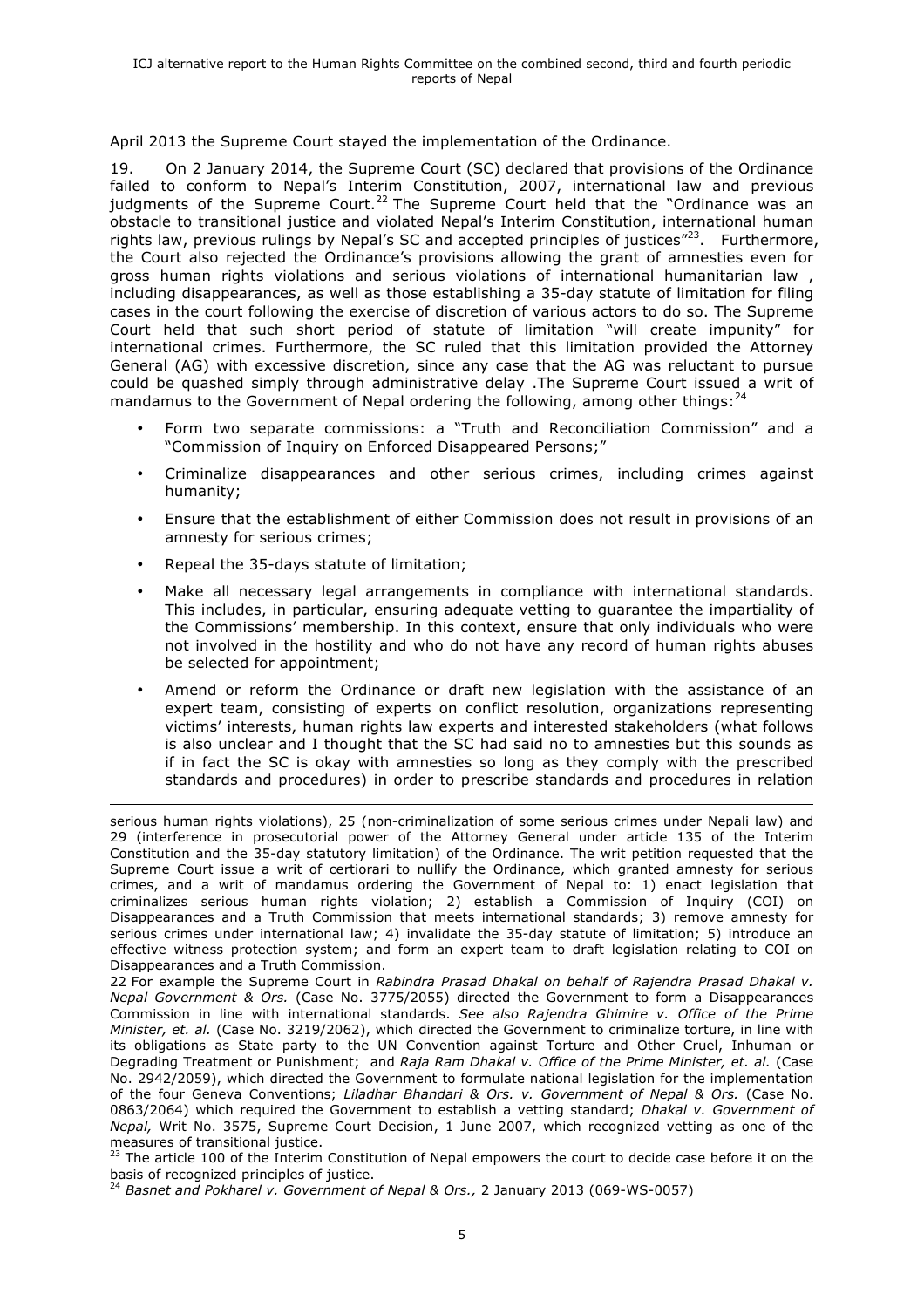to amnesties;

- Arrange necessary legal and institutional measures for effective victim and witness protection mechanisms; and
- Make any other necessary legal, administrative, institutional or other required arrangements for a reparation program.

20. On 26 January 2014, the first session of the newly formed Legislature-Parliament was held. Despite the Supreme Court's 2 January 2014 ruling provisions of the Ordinance null and void and its Mandamus order<sup>25</sup>, on 27 January 2014, the Government reintroduced the Ordinance with no amendments in the meeting of the Legislative-Parliament – in direct contravention of the Supreme Court's orders.<sup>26</sup>

21. The Interim Constitution says clearly that the Supreme Court's rulings are binding on the Government of Nepal. Article 116 of the Interim Constitution states that any order issued by the Supreme Court in the course of the hearing of a case shall be binding on the Government of Nepal and all its offices and courts. The Supreme Court has previously held that any mechanism for transitional justice must conform with international standards, lead to accountability for serious human rights violations, and ensure victims their right to remedy and reparations, which includes the right to truth, justice, and guarantees of non-recurrence. The mandate of the Commission under the Ordinance confers authority to recommend the granting of amnesties for all violations within its scope, including torture, enforced disappearances and crimes against humanity.<sup>27</sup> Amnesties violate the State's duty under international law to provide effective legal remedy to victims and victims' families.<sup>28</sup> They perpetuate impunity, by enabling perpetrators of crimes or human rights violations to evade accountability.<sup>29</sup>

#### Failure to ensure effective remedies to implement the Committee's Views in Communications Nos. 1469/2006, *Sharma v. Nepal;* 1761/2008, *Giri* et al. *v. Nepal;* 1863/2009, *Maharjan v. Nepal;* and 1870/2009, *Sobhraj v. Nepal*

22. As highlighted throughout this submission, the ICJ is concerned about the failure of the authorities to ensure effective remedies to victims whose rights under the Covenant and international humanitarian law have been violated. This failure extends to cases considered by the Committee itself under the Optional Protocol, in which the Committee has found violations of the Covenant.

23. The Human Rights Committee adopted Views in four individual complaints concerning the State Party: *Sharma v. Nepal30, Sobhraj v. Nepal,31 Giri v. Nepal,<sup>32</sup>* and *Maharjan v. Nepal,<sup>33</sup>* in regard to the State's Party's obligation to provide an effective remedy to those the Committee has recognized as victims of violations.

24. To date, however, the only action that the government has taken in three of the cases is to make small monetary payments as "interim relief," in line with the State Party's general

<sup>&</sup>lt;sup>25</sup> The Ordinance on Disappearances, Truth and Reconciliation Commission, signed by the President on 14 March, 2013, was declared unconstitutional and in violation of international human rights law by the Nepali Supreme Court on 2 January, 2014. In a directive, the Supreme Court ordered the Ordinance be repealed or amended significantly to bring it in line with Nepal's obligations under national and international law.

<sup>&</sup>lt;sup>26</sup> For details see " Nepal: Respect Supreme Court ruling on Human Rights, available at http://www.icj.org/nepal-respect-supreme-court-ruling-on-human-rights-law/

 $27$  Sections 23 and 2(j).

<sup>28</sup> Article 24, UN Impunity Principles, *op. ed* cite 11. The UN Human Rights Committee has also stated in its *General Comment No. 20 concerning prohibition of torture and cruel treatment or punishment* that "[a]mnesties are generally incompatible with the duty of States to investigate such acts; to guarantee freedom from such acts within their jurisdiction; and to ensure that they do not occur in the future."

<sup>&</sup>lt;sup>29</sup> Definitions, `A', UN Impunity Principles, op. cit. note 11.<br><sup>30</sup> Sharma v. Nepal, No. 1469/2006, CCPR/C/94/D/1469/2006 (28 October 2008).

<sup>&</sup>lt;sup>31</sup> Sobhraj v. Nepal, No. 1870/2009, CCPR/C/99/D/1870/2009 (27 July 2010). <sup>32</sup> Giri v. Nepal, No. 1761/2008, CCPR/C/101/D/1761/2008 (27April 2011).

<sup>33</sup> Maharjan v. Nepal, No. CCPR/C/105/D/1863/2009 (19 July 2012).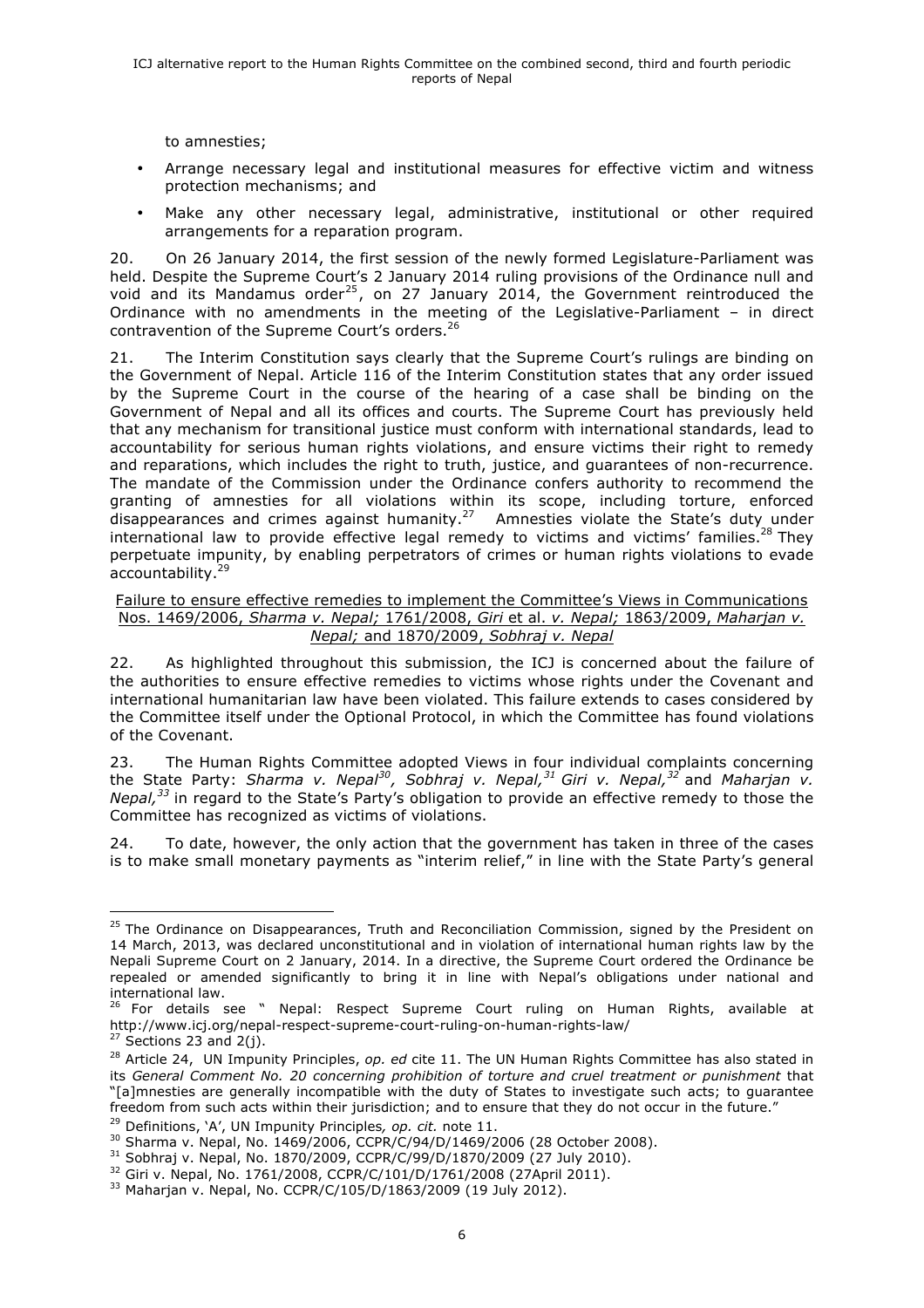policy towards victims. <sup>34</sup> The government has made no such payment in the case of *Sobhraj v. Nepal*.

25. The ICJ considers that the State Party's failure to fully and effectively implement the Views of the Committee finding violations of the Covenant in these individual communications is inconsistent with its obligation under article 2(3) of the Covenant to provide a remedy to those the Committee has found to be victims of violations, as well as its obligations as a Party to the Optional Protocol.

#### **Articles 2, 6, 7, 9, 10, 16, 19 and 21: Impunity for human rights violations**

26. The ICJ published a report in May 2013 entitled "Authority without Accountability",<sup>35</sup> which, among other things, expressed concern about the fact that those in power in Nepal have used public office to enjoy the fruits of authority without accountability. The impunity once enjoyed by the royal family, high government officials and security personnel now also benefits the army and security forces as well as all the major political parties –that is, the Nepali Congress (NC), the Communist Party of Nepal (Unified Marxist Leninist) (CPN-UML), the Unified Communist Party of Nepal-Maoist (UCPN-M), and more recently the Terai-based Madhesi parties.

27. The application of legal provisions providing immunity to various government officials in Nepal serves as a predictable and avoidable demonstration as to why international law and standards insist on no immunity for gross violations of human rights. Despite some attempts to curtail the range of official immunity after the 2006 People's Movement, Nepal's legal landscape remains rife with constitutional, statutory and regulatory provisions granting political office holders and members of security forces immunity from prosecution for criminal acts, including crimes under international law. This catalogue of constitutional, statutory and regulatory immunities has contributed to the crisis of impunity plaguing the country, and continues to do so in significant ways. Nepal's immunities are overbroad, poorly defined, interpreted and applied on the basis of political considerations and, critically, their application is not subject to judicial review. They offer immunity not just from serious crimes, but also gross violations of human rights.

28. While under the Constitution the process and procedures of the Government's business cannot be challenged before a court of law, arguably immunity does not extend to substantive areas, although this has so far not been tested in a court of law. But in practice, ministers and other senior government officials continue to evade accountability despite police complaints, First Information Reports (FIRs), filed against them alleging involvement in serious crimes.

29. Legal immunity has historically extended far beyond senior government officials to cover security personnel. The ICJ, along with Nepali and other international organizations, have repeatedly criticized the misapplication of immunities as provided for in the following legislation: the *Public Security Act 2046 (1989),* the *Terrorist and Disruptive Activities (Control and Punishment) Ordinance (TADO) 2001,* as well as Section 37 of the *Police Act, 2012 (1955)*, Section 26 of the *Armed Police Force Act, 2058 (2001)*, Section 6, 6A and 6B of the *Local Administration Act, 2028 (1971)*, Section 22 of the *Army Act, 2063 (2006)*, Section 24(2) of the *National Parks and Wildlife Conservation Act, 2029 (1973)*, Section 6 of the *Essential Commodities Protection Act, 2012 (1955)*, and Section 2 and Section 5 of the *Muluki Ain (General Code) 2020 (1963)*.

30. In addition, the military remains effectively outside of civilian jurisdiction. While The

  $34$  In April 2007, the Ministry of Peace and Reconstruction was established and given the mandate to provide relief and rehabilitation to "conflict-affected persons." The Interim Relief Program began providing monetary forms of assistance to several categories of conflict-affected persons between 2008 and 2009. *See Guidelines for providing relief to beneficiary of a deceased person pursuant to cabinet decision,* 5 October 2008. *Guidelines for providing relief to the beneficiary of a disappeared person pursuant to cabinet decision,* 12 January 2009.

 $35$  For details see, "Authority without Accountability - the struggle for justice in Nepal" available at, http://www.icj.org/uk-court-decision-a-victory-in-the-struggle-for-justice-in-nepal/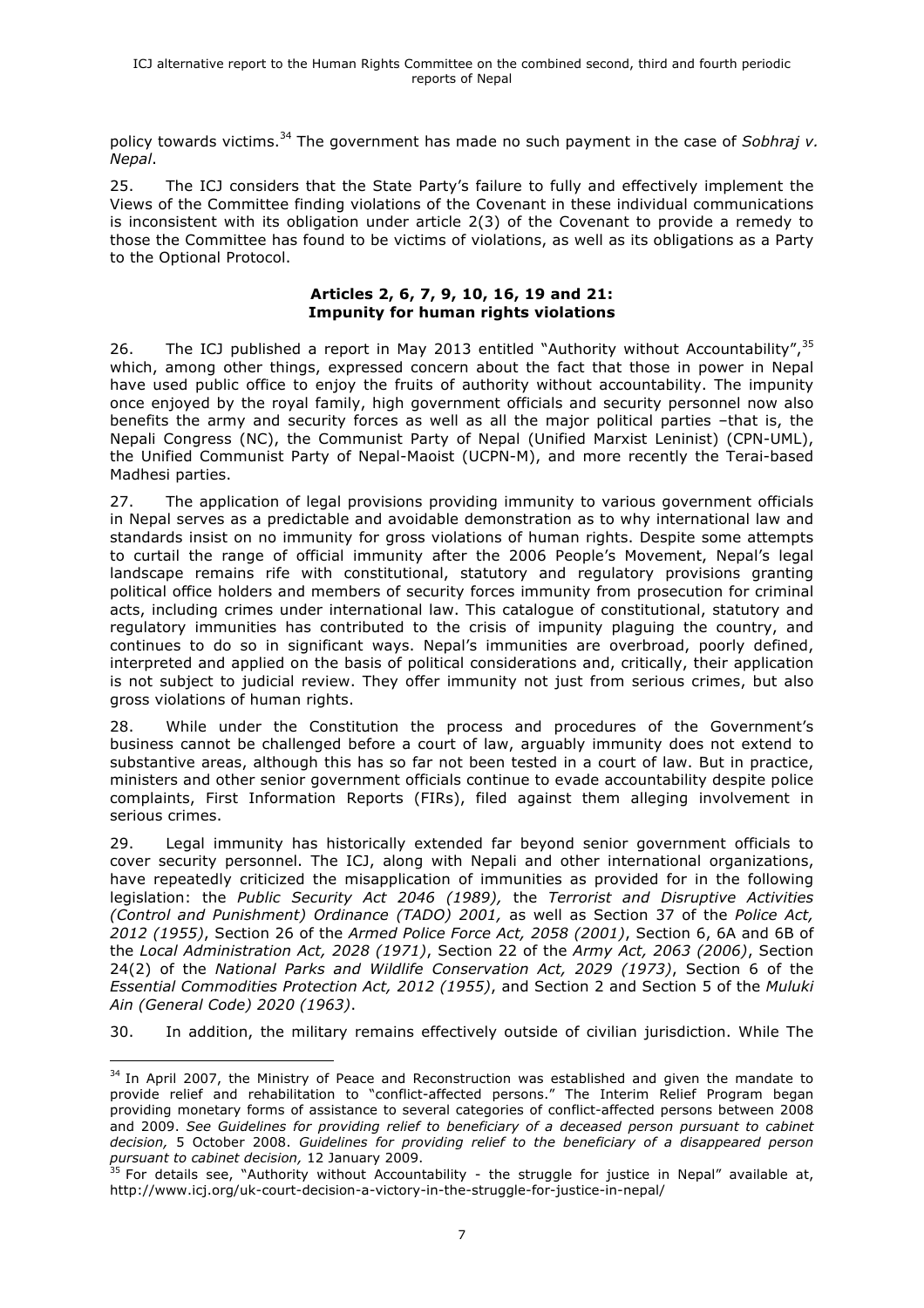*Army Act, 2063 (2006)* allows for soldiers accused of homicide and rape to be tried by civilian courts, at the same it time provides for immunity for these offences if committed by personnel on duty, stating that acts 'shall not be deemed to be an offence committed in the course of discharging duties in good faith.' A June 2011 Supreme Court order<sup>36</sup> for the Government to form a task force to review the new *Army Act* and to provide recommendations on reforming the military justice system to ensure its compliance with Nepal's human rights obligations has not been acted on.

31. Immunity is further compounded by political abuse of Clause 5.2.7 of the *Comprehensive Peace Agreement* (CPA), which allows for the withdrawal of politically motivated cases; this is in contravention of Clause 7.1.3, which expresses a commitment to ensuring impartial investigations. Three successive governments between 2008 and 2012, from across the political spectrum, have withdrawn more than 1055 criminal cases filed in district courts across the country. The overbroad and vague definition of what constitutes a "politically-motivated" allegation has led to the withdrawal of a host of cases that involved crimes under international law, including, unlawful killings, sexual violence such as rape and torture<sup>37</sup>. For instance, in mid-2011, withdrawal of cases was a pre-condition for cooperation between the Maoists and Madhesi political parties, which led to the formation of a government led by Prime Minister Baburam Bhattarai. Such cases, however, do not fall within the ambit of the CPA; more important, these cases deal with human rights violations and as such their investigation and, if appropriate, prosecution, are legal obligations of the Nepali government.

32. *De jure* and *de facto* impunity continue due to a number of policies adopted by the State Party. Despite repeated orders from civilian courts, including the Supreme Court of Nepal, in relation to the duty of police to register First Information Reports (FIR), these orders are still routinely ignored.<sup>38</sup> For example on 10 December 2009, Human Rights Day, family members of 30 victims of serious human rights violations simultaneously demanded the filing of FIRs in 28 police stations. The police refused all of these FIRs. The authorities justified this refusal by stating that they needed permission 'from above' to register such complaints. However, the Supreme Court's *State Cases Act of Nepal<sup>39</sup>* obliges the Nepal Police to register FIRs immediately if officials receive these petitions either orally or in writing.

33. The failure of the police to register the FIRs, in addition to undermining the independence of the judiciary and administration of justice, results in the failure of Nepal to discharge its obligations to investigate and when evidence warrants, prosecute persons alleged to be responsible for serious human rights violations.

34. But, even in cases in which FIRs are registered, the police still typically fail to carry out their duty to investigate. One of the main obstacles in combating impunity has been the lack of progress in the investigation and prosecution of FIRs filed by relatives alleged to have been subjected to gross human rights violations by security forces or Maoists during the conflict. At least 100 cases of this type are pending in various police stations. Police authorities openly admit in some cases that they do not investigate and arrest members of the Nepal Army or Maoist suspects because of threats to their own security and position.

35. One such example is the case of the killing of Argun Lama in April 2005. He was allegedly killed by six Maoist cadres, one of whom was current spokesperson of UCNP (Maoist), Angi Sapkota. The ICJ has received credible reports that Maoists have threatened the lawyers

 <sup>36</sup> *Bhuwan Parsad Niraula v. The Government of Nepal*, Writ No. 917 of the year 2064 BS (2007 AD) <sup>37</sup> Supra note 15 (For details see, "Struggle for justice in Nepal" available at, http://www.icj.org/uk-

court-decision-a-victory-in-the-struggle-for-justice-in-nepal/). In this context, under Nepali law, rape is not considered a form of torture. See Muluki Ain 2066, (2006).

<sup>&</sup>lt;sup>38</sup> For example see, Maina Sunuwar v. District Police Office Kavre, Arjun Lama v. District Police Office *Kavre, Sanjeev Kumar Karna v. District Police Office Dhanusha and others, Yogmaya Dahal v. District Police Office Bankey and Bhumisara Thapa v. District Police Office Banke*, For further details please see Supreme Court Reporter.

<sup>&</sup>lt;sup>39</sup> The Nepal State Cases Act governs the investigation and prosecution of most crimes. The first State Cases Act of 1961 introduced an adversarial justice system and the new State Cases Act of 1993 introduced those crimes, which were classified as State Crimes for the first time and to be prosecuted by the State. These crimes are listed in Schedule 1 of the State Cases Act 1993 as amended. Murder, rape and battery causing grievous bodily harm, but not other types of battery or inhuman detention are currently listed in the schedule. *See* State Cases Act 2049, 1992.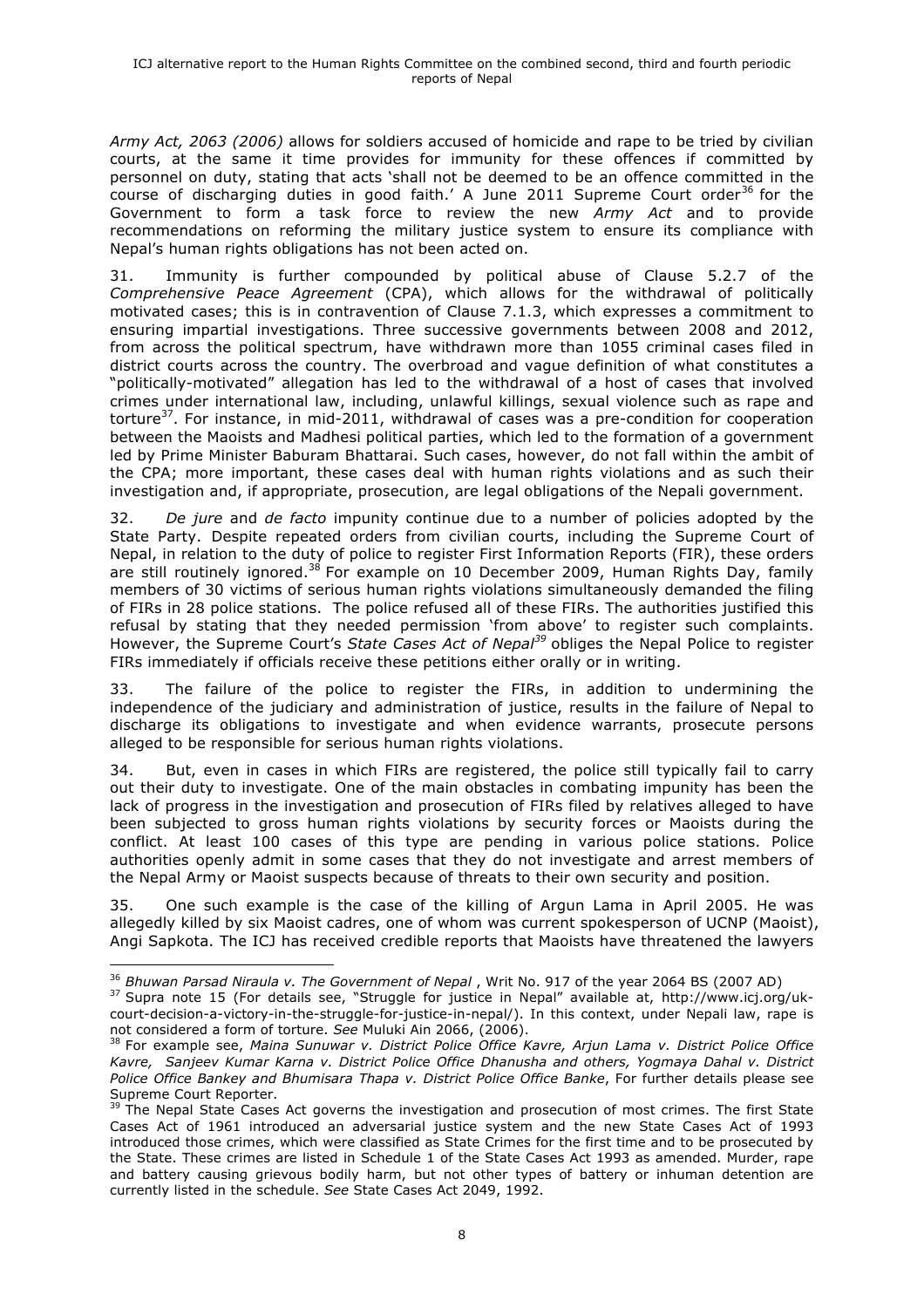working on the case and challenged the State agencies regarding the arrest of their cadres. On 10 March 2008, the Supreme Court had issued an order to the District Police Office and District administration Office of Kavre District to register a First Information Report (FIR) and conduct a criminal investigation in relation to a murder case of Arjun Lama. Allegedly due to the harassment, no progress has been made in this case. Additionally the cabinet decided to suspend the ongoing criminal investigation against senior Maoist leader Agni Sapkota.

36. The authorities have also take active measures to shield individuals from accountability. For example the conduct of the authorities has thwarted the investigation of the enforced disappearance, torture, and unlawful killing of 15-year-old Maina Sunuwar, who was arrested by a group of RNA soldiers on 17 February 2004 and allegedly tortured to death<sup>40</sup>. In this case the Kavre District Court issued arrest warrants against Major Basnet and three others on 31 January 2008 pursuant to a decision to charge them with the murder of Maina Sunuwar. Not only have the authorities failed to ensure the arrest Major Basnet, the Minister of Defense Bhidya Bhandari has publicly supported the Nepal Army's defiance of the arrest order, in spite of the rulings of the Supreme Court and Kavre District Court. Furthermore, as noted below, Raju Basnet was promoted to Brigadier General on 4 October 2012, notwithstanding the warrant for his arrest.

37. Moreover on 11 January 2013, Nepal's Attorney General, Mukti Pradhan, sent a written instruction to the local police and prosecutor not to move forward with the investigation and prosecution on the murder of Dekendra Raj Thapa, who was allegedly tortured and buried alive by Maoist cadres in 2004 during the country's decade-long civil war, which ended in 2006. The Prime Minister approached the Attorney General's Office and the Police Headquarters asking for immediate halt in investigations against the arrested Maoist activists. However, the criminal investigation eventually resumed, after the Supreme Court order in response to a writ petition filed on 13 January 2013.

38. As referred to above, the ICJ is also concerned about the Nepali authorities' failure to implement the NHRC's recommendation. The NHRC was established in 2000 and was charged with the duty to ensure respect, protection, promotion and effective implementation of human rights in Nepal.41 The Commission has received total 11407 complaints since its establishment in 2001. By July 2013 it had taken decisions in 4510 complaints. According the NHRC report published in 2013<sup>42</sup>, 14 percent of its decisions have been implemented in full; 48 percent have been implemented partially; and 38 per cent remain fully unimplemented. In particular, the complete failure to instigate criminal prosecutions for serious crimes in most cases, notwithstanding the recommendations of the NHRC, remains a profound concern.<sup>43</sup>

39. A recent report by the United Nations Office for the High Commissioner for Human Rights, documenting serious violations of international law during the conflict, cited approximately 2,500 cases of alleged torture and ill-treatment, 2,000 incidents of alleged unlawful killings and over 600 cases of enforced disappearance during the conflict. So far, however, criminal charges have only been filed in three cases:

- Maina Sunuwar, a 15-year old who was subjected to torture and subsequently died in army custody in February 2004;
- Reena Rasaili, an 18-year-old was killed in February 2004; and
- Dekendra Thapa, a journalist, who was beaten almost to death and died as a result of being buried alive by a group of Maoist cadres in August 2004.
- 40. The ICJ believes that the accused in these cases remain at large. In other cases,

 <sup>40</sup> OHCHR-Nepal, 'The Torture and Death in Custody of Maina Sunuwar', December 2006, p 24.

<sup>41</sup> The enabling legislation was created in 1997. *See* Human Rights Committee, *Consideration of reports submitted by States parties under article 40 of the Covenant, Second periodic reports of States parties,*  Nepal State Report, UN Doc. CCPR/C/NPL/2 21 February 2012.Nepal State Report, UN Doc.<br>CCPR/C/NPL/2 21 February 2012, para 21, available at http://daccess-dds-CCPR/C/NPL/2 21 February 2012, para 21, available at http://daccess-ddsny.un.org/doc/UNDOC/GEN/G12/434/36/PDF/G1243436.pdf?OpenElement

See NHRC report on the status of the implementation of the NHRC recommendation, http://www.nhrcnepal.org/nhrc\_new/doc/newsletter/13\_years\_report.pdf

 $43$  See: 13 years of NHRC, the status of the implementation of the NHRC recommendation, http://www.nhrcnepal.org/nhrc\_new/doc/newsletter/13\_years\_report.pdf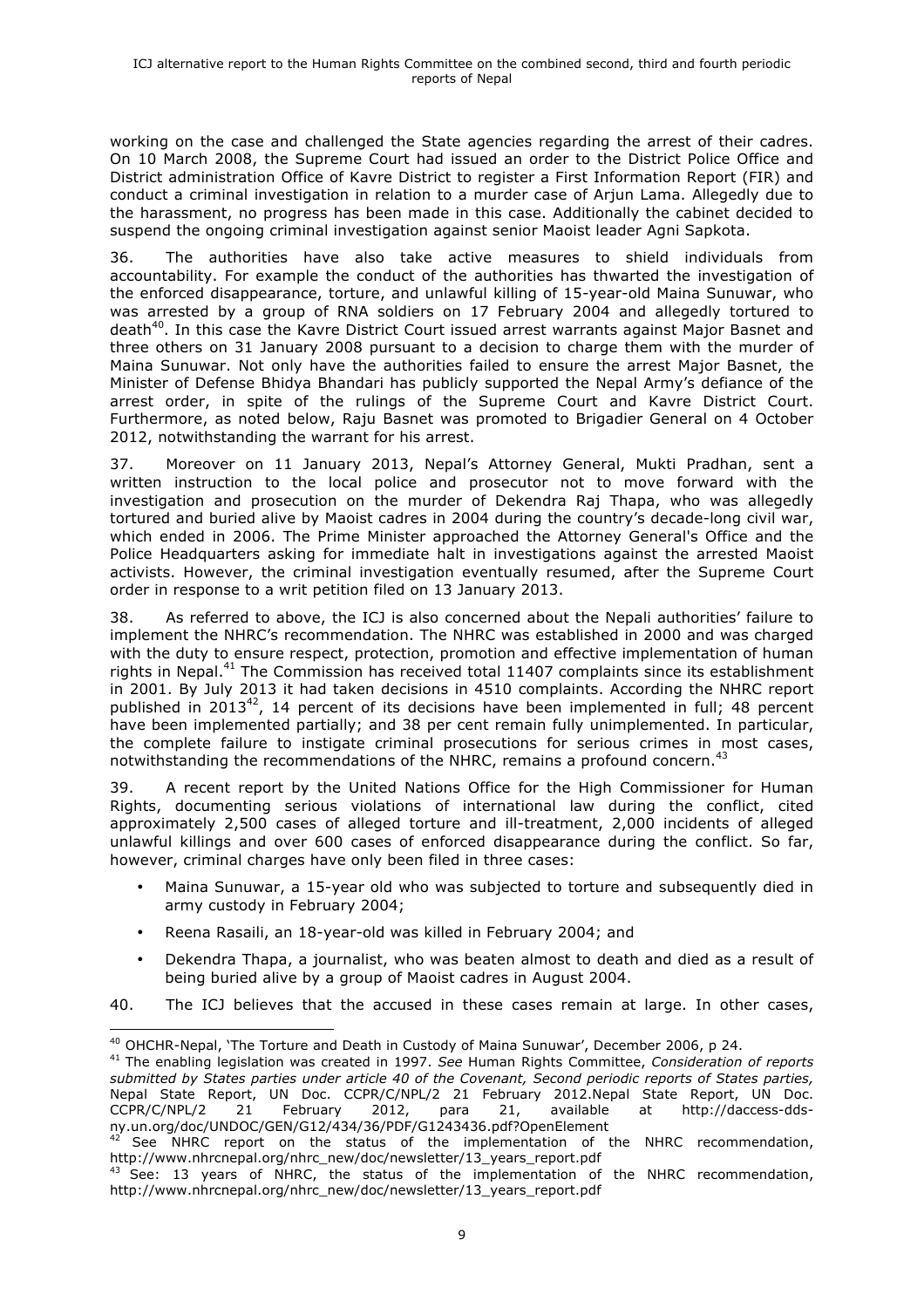however, there has been little or no progress despite repeated court orders directing the police and the Attorney General's Office to proceed with investigations.

#### Article 2

#### Failure to ensure appropriate vetting

41. In light of the obligations to ensure accountability for human rights violations and to prevent human rights violations, human rights bodies and some standards have underscored the importance of establishing fair procedures to ensure that those responsible for human rights are not hired to carry out or permitted to remain in positions as public officials, law enforcement officials or members of the security services. Furthermore those suspected of serious human rights violations should be suspended from active duty during the period of investigation and any subsequent trial. For example the UN Human Rights Committee recommended the Government of Argentina to take measures "to ensure that persons involved in gross human rights violations are removed from military or public service."<sup>44</sup>

42. In keeping with such standards, the Supreme Court directed the Government to put in place guidelines for vetting to prevent those implicated in human rights violations from holding public office.<sup>45</sup> On 12 August 2012, the Supreme Court (SC) of Nepal issued a directive order to the Government of Nepal to frame an appropriate law and standards on vetting to regulate the promotion and transfer of public officials, including those from the security apparatuses implicated in serious human rights violations. The court held that:

"It would be appropriate to identify eligible candidates while selecting individuals for positions of authority involving public accountability and appoint them accordingly in order to create an environment conducive to sustainable peace and justice.

"As a deterrent measure to ensure non-repetition of human rights violations in future, it is pertinent to test the eligibility of the candidates before deciding on their appointment, transfer and promotion.

"Assigning someone with a special authority involving exercise of state power, without determining whether he/he is involved in human rights violations and he/she has faith in human rights and rule of law, might further jeopardize the state and general public . . . therefore a directive order is hereby issued in the name of respondents Government of Nepal and the Office of the Council of Ministers to make arrangements for framing necessary laws and standards vis-à-vis vetting process and duly implement them."<sup>46</sup>

43. This and a January 2009 ruling of the Supreme Court both emphasize the need for immediate, appropriate and comprehensive legislative reforms to establish a regular vetting process of public officials and the setting up of ad hoc vetting measures as a part of transitional justice efforts in Nepal.

44. Similarly and in keeping with its jurisprudence in its 2 January 2014 ruling concerning the "Commission on Investigation of Disappeared Persons, Truth and Reconciliation Ordinance – 2069 (2013)," the SC ordered the authorities to ensure the independence and impartiality of the Truth and Reconciliation Commission that no one appointed to work on the Commission was a party to or otherwise involved in the conflict or has a record of human rights violations.<sup>47</sup>

45. Notwithstanding the rulings of the Court and the duty of the authorities to ensure accountability for serious violations of Covenant rights and take measures to prevent such violations in the future, to date, neither the Nepali Army nor the Nepali Police have introduced

<sup>&</sup>lt;sup>44</sup> Human Rights Committee, concluding observations: Argentina, CCPR/CO/70/ARG, para. 9 (2000).

<sup>&</sup>lt;sup>45</sup> The Supreme Court recognized vetting as one of the measures of transitional justice and required the Government to establish a vetting standard. *See Liladhar Bhandari & Ors. v. Government of Nepal & Ors.*  (Case No. 0863/2064), Sunil Ranjan Singh &Dipendra Jha v Office of the PM and Others (Case No. 067-WO-1198) and *Dhakal v. Government of Nepal,* Writ No. 3575, Supreme Court Decision, 1 June 2007.

<sup>46</sup> An unofficial translation of the Supreme Court judgment.

<sup>47</sup> *Basnet and Pokharel v. Government of Nepal & Ors,* 2 January 2013 (069-WS-0057)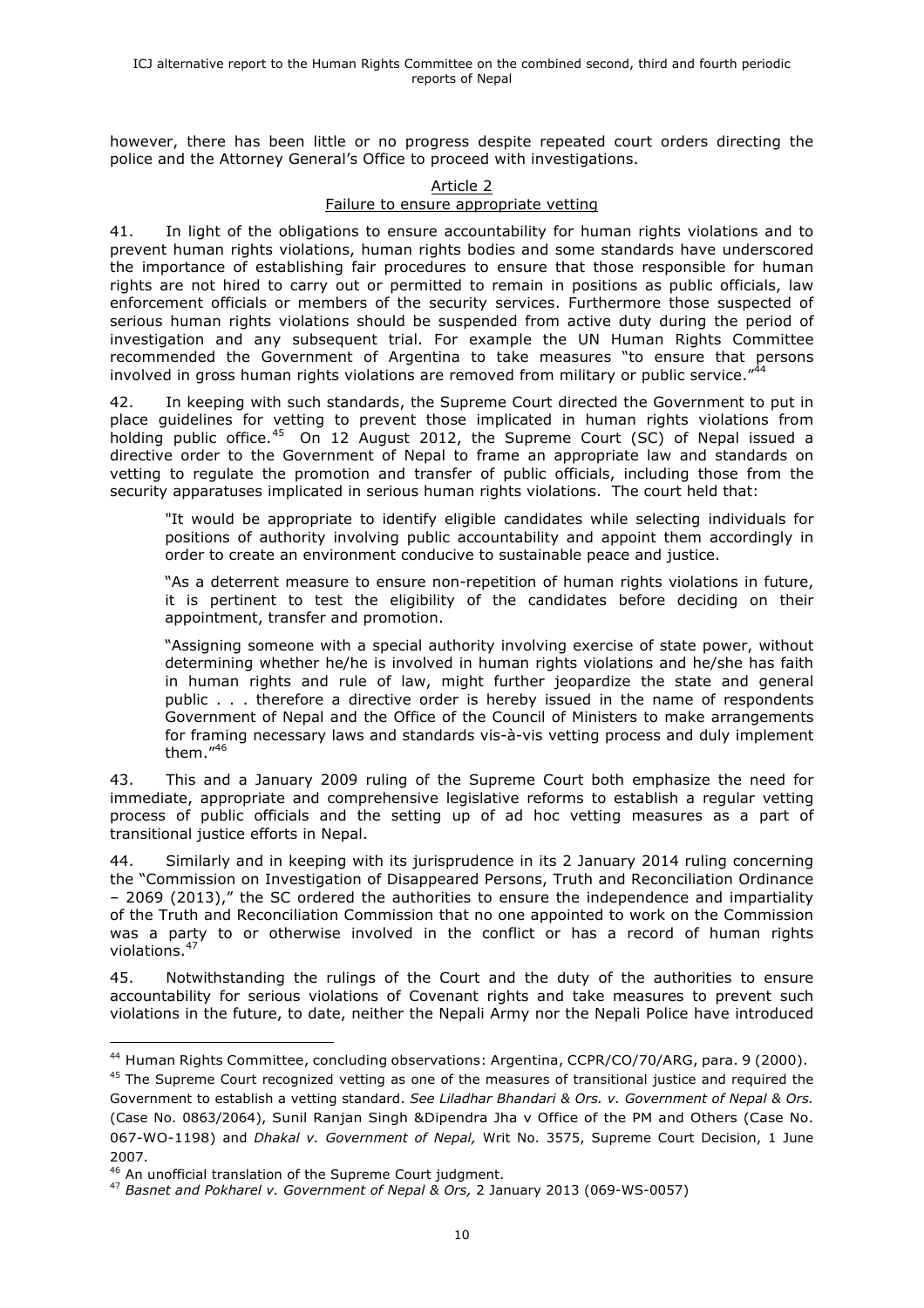a system of vetting consistent with international principles.

46. Furthermore it is still routine practice for the authorities in Nepal to promote those suspected of responsibility for serious human rights violations.

47. For example, on 13 September 2012, the Government promoted Kuber Singh Rana from Assistant Inspector General to the rank of Inspector General of Police, notwithstanding the fact that he is implicated in the ongoing criminal investigation ordered by the Supreme Court in February 2009 of the enforced disappearance and extrajudicial killing of five students in Dhanusha in October 2003.

48. On 4 October 2012, the Government promoted Col. Raju Basnet to Brigadier General. Raju Basnet was commander of the Bairabnath Battalion in 2003, when systematic enforced disappearance and torture were alleged to have been committed by forces under his command at the battalion's Maharajgunj Barracks, according to investigations carried out by UN OHCHR and the NHRC.

49. Furthermore, individuals who were alleged to be responsible for serious human rights violations have also been promoted to the post of cabinet minister on at least two occasions.<sup>48</sup> These promotions marked indicate the government's failure as of yet to respect and ensure their obligations to ensure accountability and justice for and to prevent Covenant violations prevention of violations.

#### Articles 2 and 6 Extrajudicial killings

50. The ICJ is concerned about unlawful killings, including extrajudicial executions committed during and since the conflict. Furthermore, the failure of the authorities to ensure the effective investigation of alleged violations of the right to life and to bring those responsible for such violations to justice in the course of fair proceedings. The lack of a law criminalizing unlawful killing in accordance with international human rights and international humanitarian law may facilitate impunity.

51. According to Government figures, between the launch of the "People's War" in February 1996 and the formal end of the armed conflict on 21 November 2006, a total of 12,686 individuals - including both combatants and civilians – were killed in the armed conflict<sup>49</sup>. According to the OHCHR 2013 report<sup>50</sup>, data shows that unlawful killings occurred throughout the conflict in multiple contexts: for example, during Maoist attacks on Security Force posts and bases, Government buildings, national banks and public service installations; in "chance encounters" and during ambushes, such as in the *Madi* bus bombing.<sup>51</sup> Other examples of unlawful killings have been recorded as having occurred during search operations conducted by the Security Forces in response to earlier Maoist attacks and following abductions, abuse and torture of suspected spies and informants at the hands of the local PLA and political cadres. Unlawful killings were also perpetrated against individuals suspected of being Maoist insurgents and civilians who were in detention or otherwise under the control of the adversary, for example, in execution-style killings. One of the most compelling cases is that known as *Doramba,* where 17 Maoists and two civilians were taken by the Royal Nepal Army (RNA), marched to a hillside, lined up and summarily executed.

52. The Maoists also killed captives; for example, three teachers, Muktinath Adhikari, Kedar Ghimire and Arjun Ghimire, were each allegedly executed after abduction in separate incidents in Lamjung District in 2002.

 

<sup>49</sup> Ministry of Peace and Reconstruction website, Emergency Peace Support Operation (available from www.epsp.gov.np/eng/index.php?page=deceased\_main).

<sup>&</sup>lt;sup>48</sup> Human Rights Watch, 'Nepal: Promotion of War Crime Suspect Affront to Justice', 5 October 2012, available at

http://www.hrw.org/news/2012/10/05/nepal-promotion-war-crimes-suspect-affront-justice.

<sup>&</sup>lt;sup>50</sup> For details see: OHCHR, Nepal Conflict report, available at http://www.ohchr.org/Documents/Countries/NP/OHCHR\_Nepal\_Conflict\_Report2012.pdf

<sup>51</sup> The Madi bus bombing occurred on 6 June 2005 in the Chitwan district of Nepal. Thirty-eight persons were killed, with 72 injured when a passenger bus ran over a Maoist roadside bomb in southern Nepal.<br>See BBC, 'Dozens die' in Nepal bus blast, 7 June 2005, available at: *See* BBC, *'Dozens die' in Nepal bus blast,* 7 June 2005, available at: http://news.bbc.co.uk/2/hi/south\_asia/4612633.stm.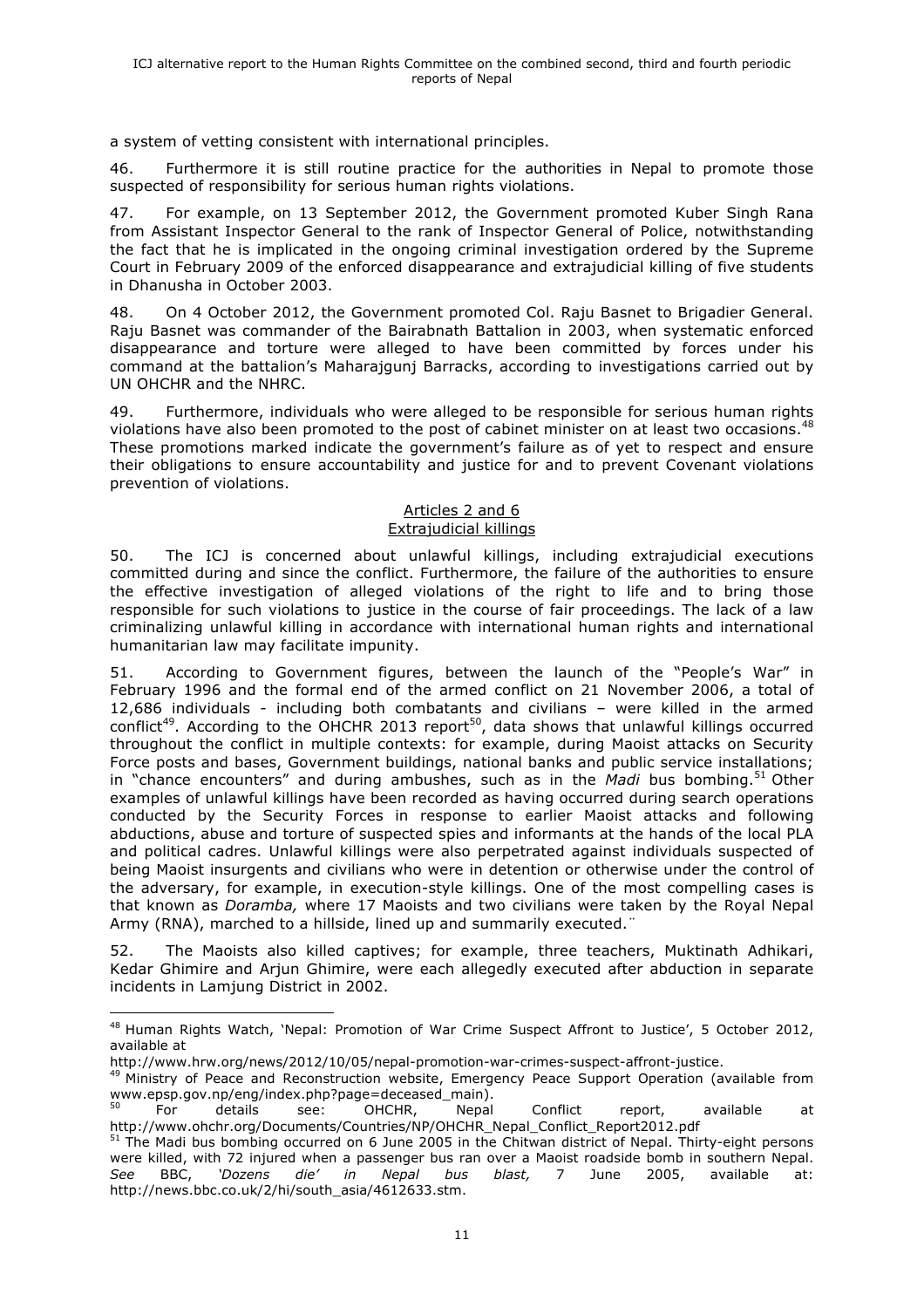53. Since the 2006 Comprehensive Peace Accord was signed, political violence has continued, and in some areas has increased, particularly in the Terai Districts.<sup>52</sup> Some credible reports have shown that party youth wings and armed groups continue to resort to extortion and intimidation and have been responsible for scores of killings. In mid-2009 the government launched a "Special Security Strategy"(SSS), aimed at maintaining law and order by deploying additional security forces in half of Nepal's districts. Half of these units are situated in the troubled Terai region, constituting Nepal's southern plains bordering India. In October 2009, the OHCHR-Nepal and a number of human rights organizations, expressed concern about the high number of individuals reported killed in "encounters" with security forces and about credible allegations of extrajudicial killings involving police personnel.

54. As discussed above, in its ruling on the Commission on Investigation of Disappeared Persons, Truth and Reconciliation Ordinance – 2069 (2013), on 2 January 2014 the Supreme Court held that it is the State's obligation to criminalize serious violations of human rights. .<sup>53</sup> The ICJ considers that compliance with this judgment, among other things requires the government to ensure that the laws of Nepal criminalize violations of the laws of war and serious violations of human rights, including extrajudicial executions and to ensure that these crimes are punishable by penalties that are commensurate with the gravity of the offences.

#### Articles 2, 6, 7, 9 and 16 Enforced disappearances

55. Enforced disappearance<sup>54</sup> were among the most serious human rights violations committed during the armed conflict in Nepal. Conflict-related disappearances were reported as early as 1997<sup>55</sup> and escalated significantly following the declaration of a state of emergency and mobilization of the Royal Nepalese Army in November 2001.<sup>56</sup> In its 2009 report<sup>57</sup> to the United Nations General Assembly, the United Nations Working Group on Enforced and Involuntary Disappearances (WGEID) stated that during the ten-year conflict in Nepal, the highest number of cases of enforced disappearances it received was in 2002, when it was notified of 277 cases.<sup>58</sup> The WGEID has transmitted 672 cases to the Government of Nepal and, as of 2 March 2012, it had received no further information on 458 of these  $cases."$ <sup>59</sup>

56. The ICJ remains concerned that the authorities have failed to date to take effective measures to ensure the independent, impartial and effective investigation of enforced disappearances and to bring those responsible to justice.

 

<sup>55</sup> Informal Sector Service Centre, *Human Rights Yearbook 1997* (1997) *as cited by* Office of the High Commissioner for Human Rights, *The Nepal Conflict Report,* October 2012, available at:

<sup>&</sup>lt;sup>52</sup> "Nowhere are the results of this justice vacuum more apparent than in the Terai region of southern Nepal where the legacy of conflict-era violations and prolonged impunity has allowed a culture of violent lawlessness to take root." *See* Amnesty International, *Nepal: the search for justice,* January 2013, AI Index: ASA31/001/2013, at 5, available at 5, available at http://amnesty.org/en/library/asset/ASA31/001/2013/en/11443e06-3609-4811-87a3-

c35eb315f5d1/asa310012013en.pdf.<br>
53 Basnet and Pokharel v. Government of Nepal & Ors., 2 January 2013 (069-WS-0057).

<sup>54</sup> See Office of the High Commissioner for Human Rights, *The Nepal Conflict Report*, October 2012, available at: http://www.ohchr.org/Documents/Countries/NP/OHCHR\_Nepal\_Conflict\_Report2012.pdf

<sup>&</sup>lt;sup>56</sup> Amnesty International, Nepal: Escalating 'disappearances' amid a culture of impunity. Available from www.amnesty.org/en/library/asset/ASA31/155/2004/en/202bdd2f-d59d-11dd-bb24-

<sup>1</sup>fb85fea05/asa311552004en.html *as cited by* Office of the High Commissioner for Human Rights, *The Nepal Conflict Report,* October 2012, available at: http://www.ohchr.org/Documents/Countries/NP/OHCHR\_Nepal\_Conflict\_Report2012.pdf

<sup>57</sup> *Report of the Working Group on Enforced or Involuntary Disappearances to the Human Rights Council* (A/HRC/13/31) *as cited by* Office of the High Commissioner for Human Rights, *The Nepal Conflict Report,* October 2012, available at:

http://www.ohchr.org/Documents/Countries/NP/OHCHR\_Nepal\_Conflict\_Report2012.pdf <sup>58</sup> *Report of the Working Group on Enforced or Involuntary Disappearances to the Human Rights council*  (A/HRC/19/58/Rev.1) *as cited by* Office of the High Commissioner for Human Rights, *The Nepal Conflict*  Report, and October 2012, available at:

http://www.ohchr.org/Documents/Countries/NP/OHCHR\_Nepal\_Conflict\_Report2012.pdf <sup>59</sup> Office of the High Commissioner for Human Rights, *The Nepal Conflict Report,* October 2012, available

at: http://www.ohchr.org/Documents/Countries/NP/OHCHR\_Nepal\_Conflict\_Report2012.pdf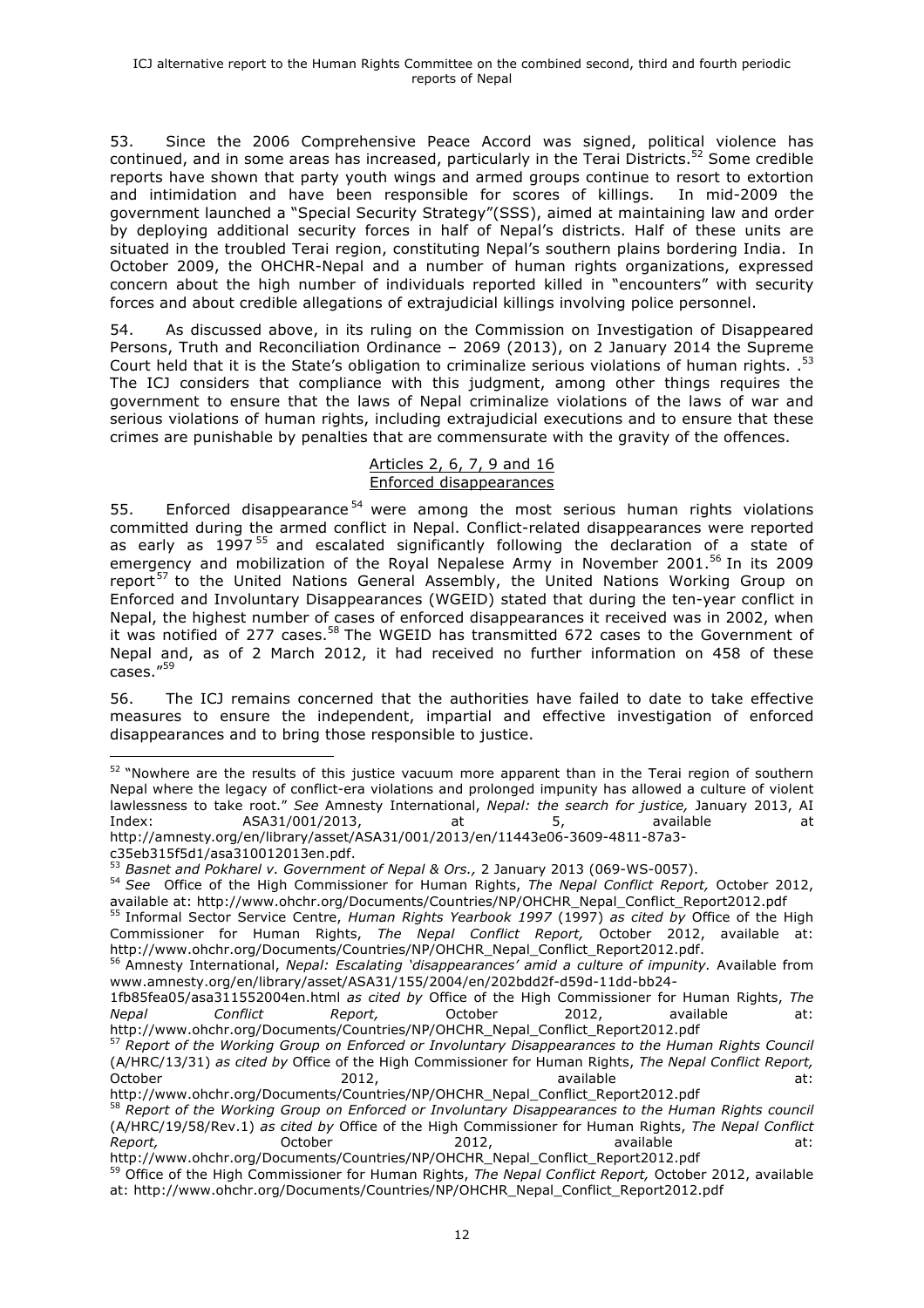57. Among other things, despite the judgment of the Supreme Court in 2007 $^{60}$ , and longstanding recommendations of a range of bodies including the WGEID $^{61}$  and commitments to do so, to date, the State Party has failed to codify enforced disappearance as an offence within its domestic criminal law and to codify it as a crime against humanity in certain circumstances in accordance with international law. This failure has been among the significant obstacles faced by the victims of enforced disappearances and their relatives who wish to file criminal complaints.

58. The most recent failure of the government to ensure that the adoption of laws to criminalize enforced disappearance and to establish the separate independent commission to investigate enforced disappearances as set out in the 2006 Comprehensive Peace Accord, have been elaborated above in the section on the 2013 Ordinance.

59. As of 10 February 2014 the government has failed to take effective measures to ensure the effective investigation of enforced disappearances, to criminalize the acts of enforced disappearances as distinct crimes and on a manner with the internationally agreed definition of this, to ensure that those responsible for enforced disappearances are brought to justice in proceedings which meet international standards of fairness and to ensure adequate reparation for victims. It has thus, as of yet failed to meet its obligations under Articles 2(3), 7, 9 and 16 of the Covenant with regard to enforced disappearances.

## **Articles 2 and 7: Freedom from torture and cruel, inhuman or degrading treatment**

# Failure to prevent, to investigate, to punish and to codify the crime of torture

60. Torture was systematically practiced in Nepal during the armed conflict and is still prevailing as a means of obtaining a confession in the context of criminal investigations.

61. During the decade long armed conflict, torture, mutilation, and other forms of cruel and inhuman and degrading treatments appear to have been perpetrated extensively by both the security forces and the Maoists. According OHCHR, Nepal Conflict report, Maoists also allegedly used torture and other ill-treatment as a punishment. Whether through the "People's Court" or simply by decisions of local commanders, Maoists regularly, and often violently, punished persons deemed to have "misbehaved" according to the Maoist code, or those targeted because of their active or symbolic opposition to the Maoist movement. The most notable group of victims were those that the Maoists suspected of being spies or 'informants'.

62. Advocacy Forum has recently published a report, which documents a hundreds of cases of torture in police detention centers. According to the report, in 2012, 22.3 % of those interviewed reported that they had been subjected to torture or ill-treatment as defined under the United Nations Convention Against Torture (CAT).<sup>62</sup>

63. Nepal acceded to the Convention against Torture and Other Cruel, Inhuman or Degrading Treatment or Punishment on 14 May 1991.<sup>63</sup>

64. On 17 December 2007, the Supreme Court issued an order directing the Government of Nepal to codify the crime of torture.<sup>64</sup> To date, Nepal has failed to codify torture as a criminal

<sup>&</sup>lt;sup>60</sup> Rajendra Dhakal v. The government of Nepal, SC Bulletin Jun 2007<br><sup>61</sup> Report of the Working Group on Enforced or Involuntary Disappearances on its Mission to Nepal (6-14 December 2004), UN Doc. E/CN.4/2005/65/Add.1 (2005), para 58 (a).

 $62$  For details see, Advocacy Forum, Nepal: Is the Government unable or Unwilling to prevent and investigate the the Torture, available at: http://www.advocacyforum.org/downloads/pdf/publications/torture/26-June-2013-english-version.pdf

 $63$  Pursuant to the Treaty Act of 1990, international treaty obligations are directly enforceable in domestic law. Section 9(1), Nepal Treaty Act, 1990, states, "In case of the provisions of a treaty, to which Nepal or Government of Nepal is a party upon its ratification, accession, acceptance or approval by the Parliament, is inconsistent with the provisions of prevailing laws, the inconsistent provision of the law shall be void for the purpose of that treaty, and the provisions of the treaty shall be enforceable as good as Nepalese laws." See Nepal Treaty Act, 1990.

<sup>&</sup>lt;sup>64</sup> Supreme Court of Nepal, Agenda Ghimire et al. v. Ministry of Council and Office of the Ministry of *Council*, 17 December 2007(NKP vol. 3 2066 BS Page 452).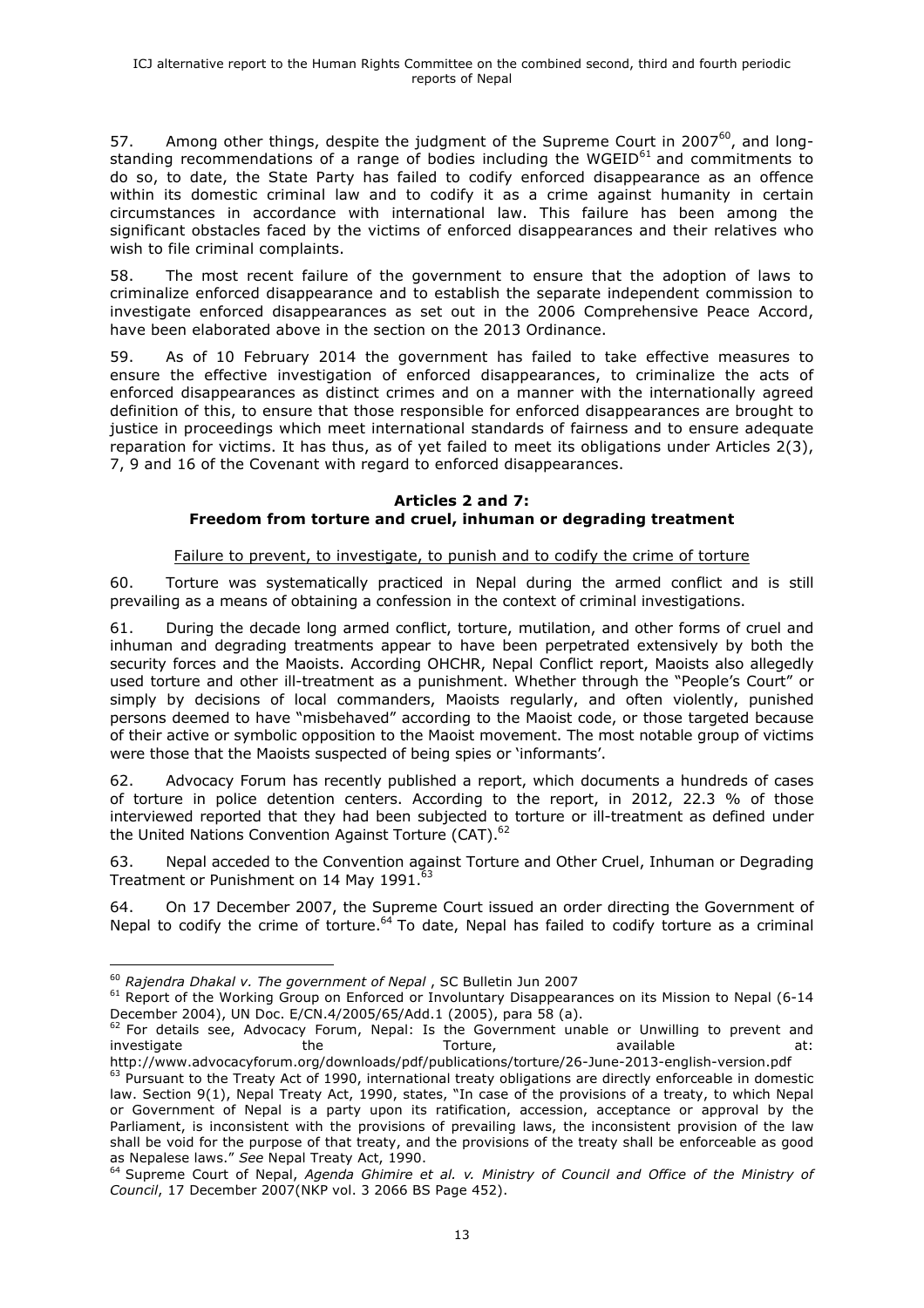offense.<sup>65</sup> The failure to enact such legislation has resulted in the rejection of criminal complaints lodged by victims of torture<sup>66</sup> with the police and the failure to prosecute any individual for torture or ill-treatment.<sup>67</sup>

65. In May 2012 the Committee against Torture conducted a confidential inquiry into Nepal. A portion of the Committee's findings from it its inquiry were made public and concluded that despite the Government of Nepal's claims to the contrary, the authorities "appear to acquiesce in the policy that shields and further encourages torture."<sup>68</sup>

66. As noted above, in 2 January 2014 ruling on the Commission on Investigation of Disappeared Persons, Truth and Reconciliation Ordinance – 2069 (2013), the Supreme Court emphasized the State's obligation to criminalize serious violations of human rights, such as torture.<sup>69</sup> In its order, the Supreme Court issued a mandamus order directing the Government of Nepal to enact domestic legislation criminalizing acts of serious human rights violations.

67. The State Party has failed to implement court orders and NHRC recommendations, thereby undermining the effectiveness of these institutions in promoting and protecting the prohibition of torture. In its concluding observations, the Committee against Torture stated the continuation of these practices has contributed to the continuing habitual, widespread and deliberate practice of torture in Nepal and that the State Party must do

 

<sup>66</sup> According to the UN Special Rapporteur on Torture, torture was found to be "systematically practiced by the police, armed police and Royal Nepalese Army" during the armed conflict. Since the end of the armed conflict, civil society groups, such as Advocacy Forum and the Informal Sector Service Centre (INSEC), have documented cases of torture and ill-treatment reported to be carried out by the Nepal Police (NP), the Armed Police Force (APF) (especially in the Terai region), customs officers and officials of the Forestry Department (who have powers to arrest and investigate in national parks), in addition to members of the Young Communist League (YCL), the youth wing of the Communist Party of Nepal-Maoist and similar youth organizations set up by other political parties, and a number of armed groups operating in the Terai. Report by the Special Rapporteur on torture and other cruel, inhuman or degrading treatment or punishment, Manfred Nowak (E/CN.4/2006/6/Add.5) of 9 January 2006, para. 31. *See also See* Advocacy Forum, 'Recent trends and patterns of torture in Nepal. A briefing (January to June 2011), available at: http://www.advocacyforum.org/publications/torture.php. *See also* INSEC, *Nepal Human Rights Yearbook 2013,* available at: http://www.inseconline.org/pics/publication/1361179714.pdf, and INSEC, *Nepal Human Rights Yearbook 2012,* available at: http://www.inseconline.org/pics/publication/1329980248.pdf.

<sup>69</sup> *Basnet and Pokharel v. Government of Nepal & Ors,* 2 January 2014 (069-WS-0057) pgs. 7 and 21.

<sup>&</sup>lt;sup>65</sup> In paragraph 118 of its Second Periodic Report, Nepal cites to art. 26 of the Interim Constitution guaranteeing a prohibition or torture and inhuman treatment. However as noted above there has been no actual legislation to criminalize the act torture. Both the Special Rapporteur and the CAT in its Concluding Observations noted the failure to codify torture as a criminal offense was a source of concern. *See* Human Rights Committee, *Consideration of reports submitted by States parties under article 40 of the Covenant, Second periodic reports of States parties,* Nepal State Report, UN Doc. CCPR/C/NPL/2 21 February 2012.Nepal State Report, UN Doc. CCPR/C/NPL/2 21 February 2012. *See* Concluding Observation, UN Doc. CAT/C/NPL/CO/2 of 13 April 2007, at para. 12. *See also* Special Rapporteur on Torture Report on the Visit to Nepal, UN Doc. E/CN.4/2006/6/Add.5 of 9 January 2006, at paras. 13-14, and 33(b).

 $67$  In addition to the constitutional provision there is the Torture Related Compensation Act of Nepal, 1996. The TRCA is a civil remedy, which allows for courts to award a maximum of NRs 100,000 compensation to victims and for disciplinary action against alleged perpetrators. There is a 35-day time limit contained in this act, within which a complainant must file a claim after the torture or release from detention. This limit is unduly restrictive and inconsistent with international law. As a result, the State Party has failed in its obligation to provide an effective remedy to victims of torture. *See Compensation for Torture Act, 1996* [Nepal], 18 December 1996, Section 5(1), available at: http://www.refworld.org/docid/3ae6b4fac.html, accessed 28 January 2014. *See also* Committee against Torture, *General Comment No. 3 on Art. 14 of the Convention Against Torture,* UN Doc. CAT/C/GC/3 of 13 December 2012; *See also Report of the Special Rapporteur on Torture, Report on the Visit to Nepal,*  UN Doc. E/CN.4/2006/6/Add.5 of 9 January 2006, at paras. 26 and 33.k; CAT, *Concluding Observations on Nepal,* UN Doc. CAT/C/NPL/CO/2 of 13 April 2007, at paras. 21.d and 28.a*. See also* Advocacy Forum and others, 'Criminalize torture' June 2009 and 'Hope and frustration: an assessment of the Torture Compensation Act, both available at http://www.advocacyforum.org/publications/torture.php.

 $<sup>68</sup>$  The inquiry also stated that under article 20 of the UNCAT "torture is being systematically practiced in</sup> the territory of Nepal, according to its longstanding definition, mainly in police custody." Report on Nepal adopted by the Committee against Torture under article 20 of the Convention and comments and observations by the State party, paras.104 and 109.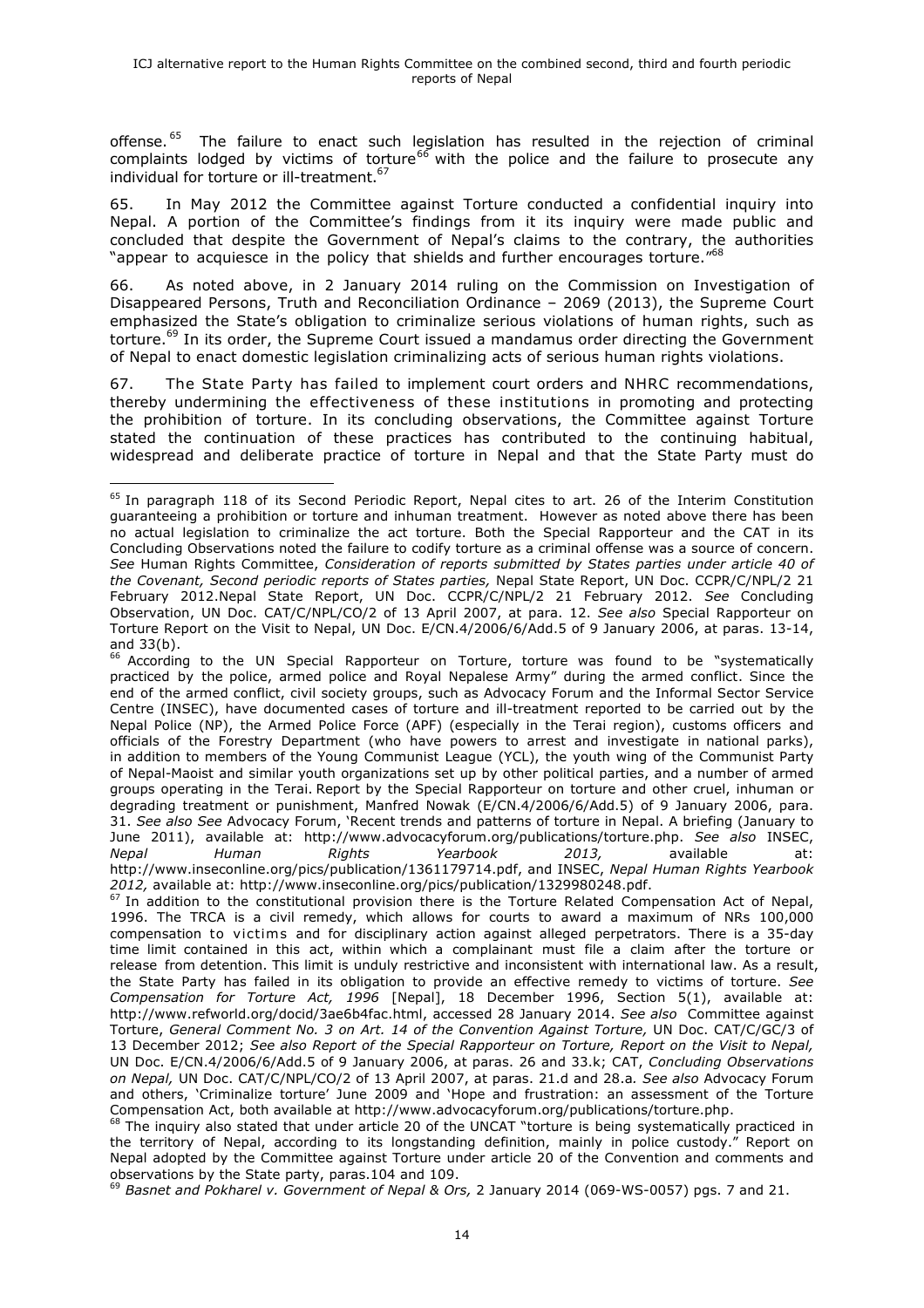more to address this issue.<sup>70</sup>

## Articles 2, 3, 7, 9 and 26 The crime of rape

68. While rape and incest are included as crimes in Nepal's domestic law, it is important to note that under these provisions, the crime of rape can only be perpetrated against a woman or minor girl and is limited to sexual intercourse involving vaginal penile penetration. As a result the crime of rape does not encompass other forms of non-consensual sexual contact, including anal or oral penetration. Indeed no criminal provisions exist in Nepal subjecting these, and other, forms of sexual assault to effective, dissuasive and proportionate criminal punishment.71

69. Moreover the law applies a 35-day statute of limitations in relation to the crime of rape which is far shorter than the limitation period applicable in relation to other serious crimes.<sup>72</sup>. On two occasions, the Supreme Court has ordered the repeal of this statute, calling the statute of limitation of 35 days "unreasonable" and "unrealistic."<sup>73</sup> However it remains in force. Meanwhile, although subject to the criminal law, marital rape is subject only to a penalty of imprisonment for less than six months.<sup>74</sup>

70. In addition the 2 January 2014 ruling of the Supreme Court on the Commission on Investigation of Disappeared Persons, Truth and Reconciliation Ordinance – 2069 (2013), includes a mandamus order directing the Government of Nepal to enact domestic legislation criminalizing serious human rights violations. Such laws should include the offense of rape and other forms of sexual assault and sexual violence.  $75$  Other specific forms of sexual violence that should be criminalized include, forms of sexual assault not involving vaginal penetration; sexual violence when committed as a war crime, crime against humanity or genocide; sexual slavery; enforced pregnancy; forced prostitution; forced sterilization; forced nudity; mutilation of genitals and breasts; forced circumcision.

# **RECOMMENDATIONS**

71. Against the background of the information provided, as well as in the context of the thematic areas considered in this submission, the ICJ calls on the Committee to make the following recommendations to the Government of Nepal:

# **Article 2(3)**

# National Human Rights Commission

- 1. Amend the 2012 National Human Rights Commission Act in a manner that is consistent with the Supreme Court's judgment and international human rights standards safeguarding its independence, and enlarging its mandate so as to ensure that it can function in a manner that is consistent with the government's obligations to ensure the right to an effective remedy, in accordance with article 2(3) of the Covenant.
- 2. Take measures to ensure, without delay the appointment of independent and suitably

 <sup>70</sup> *Ibid*, para. 105

 $71$  Although the legislation, 'Amending Some Nepal Acts to Maintain Gender Equality, 2063 (2006)' (Article 11) introduced a crime called 'sexual harassment' into Nepali criminal law which would appear to be applicable to such forms of sexual assault, the relevant penalty is limited imprisonment of up to one year and a fine. Meanwhile it also does not encompass sexual violence against men and boys.

<sup>72</sup> *See* Sec. 11, Chapter 14 on Rape, Muluki Ain (General Code), which states: "If a suit on the matter of rape is not filed within thirty five days from the date of the cause of action, the suit shall not be entertained." Many victims are delayed in reporting due to fear, trauma, stigma or severe health consequences.

<sup>73</sup> *See Sapana Pradhan Malla v. Prime Minister and Council of Minister & Ors.,* Writ. No. 3561 (2006) OHCHR reported that "the police refuse to file a case because there is no medical report, while the doctor refuses to do a forensic examination in the absence of a First Information Report [criminal complaint]. *See* OHCHR, *Nepal Conflict Report 2012,* at 169

 $74$  Article 12(2) 'Amending Some Nepal Acts to Maintain Gender Equality, 2063 (2006)'

<sup>75</sup> *Basnet and Pokharel v. Government of Nepal & Ors.,* 2 January 2013 (069-WS-0057) pgs. 7 and 21.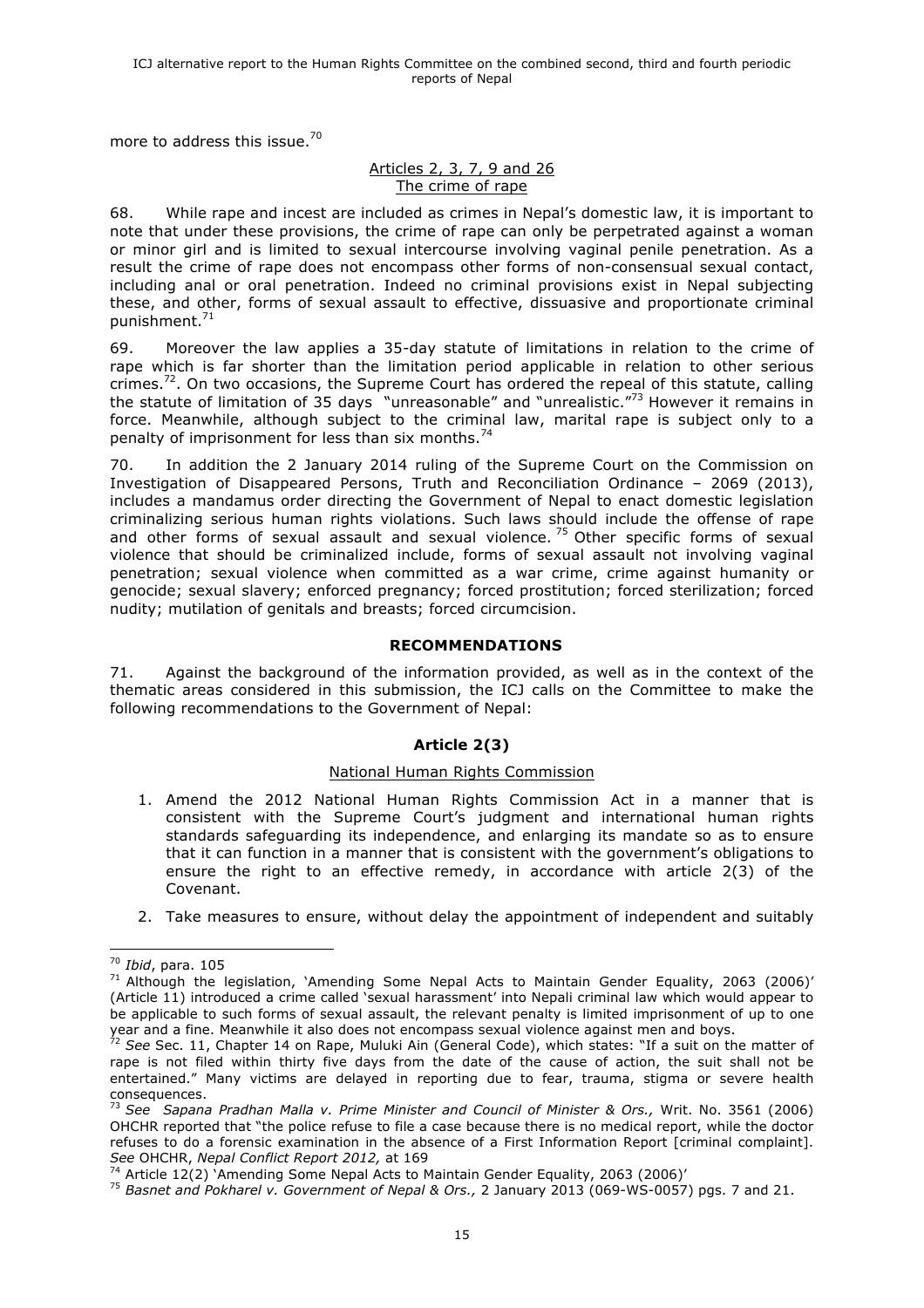qualified Commissioners to the NHRC to fill the posts of those whose terms of office have expired in a fair, inclusive and transparent manner that safeguards the independence and appearance of independence of the Commission.

#### Failure to establish effective transitional justice mechanisms

- 3. Establish two separate transitional justice commissions: a "Truth and Reconciliation Commission" and a "Commission of Inquiry on Enforced Disappeared Persons".
- 4. Criminalise the act of enforced disappearance in accordance with the definition set out in the International Convention on the Protection of All Persons from Enforced Disappearance and ensures that it is punishable with penalties commensurate with the gravity of the crime.
- 5. Criminalise other serious crimes, including crimes against humanity, and other crimes under international law, in a manner that is consistent with international law.
- 6. Prohibit amnesties for gross human rights violations or crimes under international law.
- 7. Ensure that the law does not contain a limitation period on the reporting of violations and ensures there are no time limits on the prosecutions of serious crimes including enforced disappearance, other crimes under international law including, war crimes, and crimes against humanity.
- 8. Ensure that the composition and structure of the transitional justice Commissions and mechanisms comply with international standards. In particular, there should be a fair vetting system that aims to ensure the impartiality of the commission members and to ensure that no individuals against whom there are credible allegations they have committed human rights abuses are selected as Commissioners.
- 9. Take necessary legal and institutional measures to enable and ensure the establishment, adequate resourcing and maintenance of effective victim and witness protection mechanisms.
- 10. Take other necessary legal, administrative, institutional, or other arrangements for an effective reparation program.

## Failure to implement Committee Views

- 11. Implement as a matter of urgency and in full the views of the Committee in the above-mentioned cases.
- 12. Fully cooperate with the Committee.

## **Articles 2, 6, 7, 9, 10, 16, 19 and 21**

- 13. Conduct prompt and thorough investigations into alleged cases of human rights abuses which occurred during or outside of the context of the conflict and, when the evidence so warrants, bring charges against those allegedly responsible, including, when relevant those who bear command responsibility.
- 14. Ensure that those allegedly responsible for cases of serious human rights violations and crimes under international law, are brought to justice before a civilian court.
- 15. Enact legislation to ensure that any parliamentarian or State official.
- 16. Repeal or amend legislation so as to remove any immunity afforded to State officials for human rights violations, including Section 11 of the Public Security Act, 2046 (1989), Section 37 and Section 38 of the Police Act, 2012 (1955), Section 26 of the Armed Police Act, 2058 (2001), Sections 6, 6A an 6B of the Local Administration Act, 2028 (1971), Section 22 of the Army Act 2006, Section 24(2) of the National Parks and Wildlife Conservation Act, 2029 (1973), Section 6 of the Essential Commodities Protection Act, 2012 (1955) and parts of the Muluki Ain (General Code), notably Section 2 and Section 5.
- 17. Ensure the new Constitution does not grant any State official the power to issue an official pardon, withdraw a case or grant an amnesty to anyone suspected or convicted,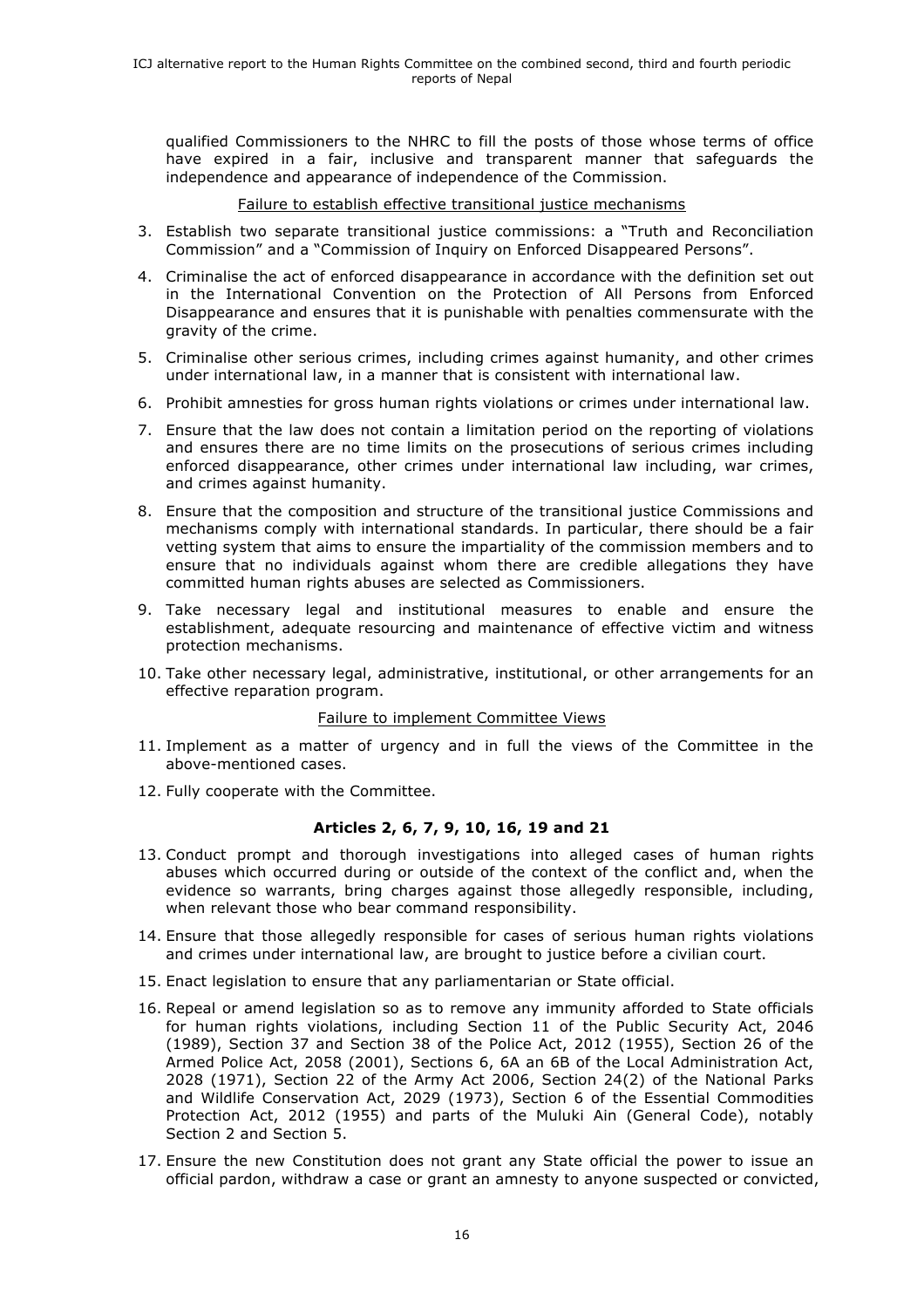as relevant, of a human rights violation or crime under international law.

- 18. Implement the decisions of the Supreme Court including in the cases *Kedar Chaulagain v Kavre District Police Office and District Attorney's Office* (2009), *Rabindra Prasad Dhakal v. The Government of Nepal and Others* (2007), *Devi Sunuwar v. District Police Office, Kavrepalanchok and Others* (2007), *Purnimaya Lama v. District Police Office, Kavrepalanchok and Others* (2008), issuing instructions to the Attorney General and all relevant law enforcement personnel to proactively and vigorously pursue all cases alleging serious violations of international human rights law.
- 19. Comply with the Supreme Court Order and surrender Major Basnet and other military officials to the jurisdiction of the civilian court.
- 20. Withdraw the ordinance and establish a Truth and Reconciliation Commission and a Commission of Inquiry on Disappearance and amend it in accordance with international standards and the rulings of the Supreme Court.

#### Article 2: Failure to ensure appropriate vetting

- 21. Establish and implement standards and fair procedures to ensure that public officials and public employees, law enforcement, members of the armed forces and state agents against whom there is a credible evidence of responsibility for involvement in human rights violations are suspended from duty pending the completion of an independent impartial and thorough investigations and any subsequent adjudicatory proceedings.
- 22. Establish and implement clear and transparent standards and fair procedures for vetting of public officials, state employees and state agents; such standards must be consistent with international standards and ensure that persons who have been responsible for gross human rights violations or crimes are not hired to fill positions of public service as state agents or employees or are removed from such position.

# Articles 2 and 6: Extrajudicial killings

- 23. Investigate promptly all allegations of extrajudicial killing by the security forces, including in Terai District, and bring those alleged to be responsible to justice in accordance with international standards of fair trial.
- 24. Fully implement the Supreme Court decision of 2 January 2014, which ordered the State Party to criminalize extrajudicial killings in domestic legislation in accordance with international law and standards.

## Articles 2, 6, 7, 9 and 16: Enforced disappearances

- 25. Fully implement the Supreme Court's rulings of 1 Jun 2007 and of 2 January 2014, which ordered the State Party, among other things, to criminalize enforced disappearance, and establish a separate commission of inquiry on conflict-related enforced disappearances.
- 26. Ensure the effective investigation of all cases of enforced disappearances by an independent and impartial body; bring those responsible for enforced disappearance to justice in fair proceedings and ensure that they are sanctioned in a manner commensurate with the gravity of the offence; and ensure adequate reparation for the victims of disappearance, including the families of the disappeared.
- 27. Sign and ratify the International Convention for the Protection of All Persons from Enforced Disappearance and accede to the Rome Statute of the International Criminal Court (ICC).
- 28. Invite the relevant thematic mandates of the Human Rights Council to visit Nepal, including the Working Group on Enforced and Involuntary Disappearances, the Special Rapporteur on Torture, and the Special Rapporteur on extrajudicial, summary or arbitrary execution.